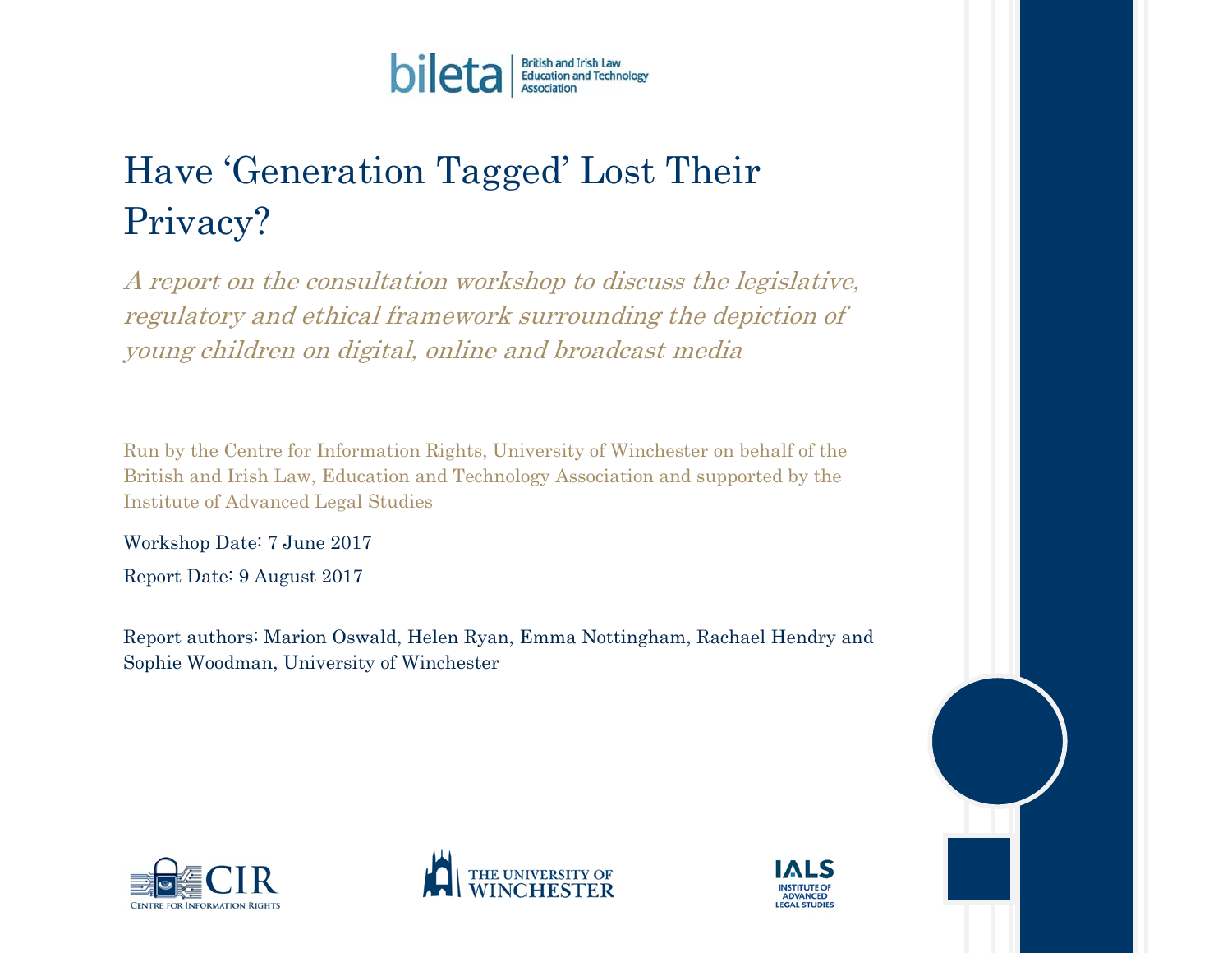# Introduction and Acknowledgements

This report summarises the discussions that took place in a BILETA consultation run by The Centre of Information Rights, University of Winchester. The consultation took place on the 7th June 2017 and concerned the impact of broadcast and social media on the privacy and best interests of young children.

Many participants from a variety of areas of expertise were involved in the session (listed on page 29). We would welcome any further input and wider public engagement surrounding the issues discussed.

We are very grateful to all the participants who took part in the event, ensuring full and open discussion and a variety of opinions on the matters at hand. We would also like to give a special thank you to the Institute of Advanced Legal Studies for providing the venue. In addition, we wish to thank BILETA for their support. No comments are attributed to individuals in this report. The Recommendations are those of the report authors and do not necessarily reflect the views of the workshop participants.

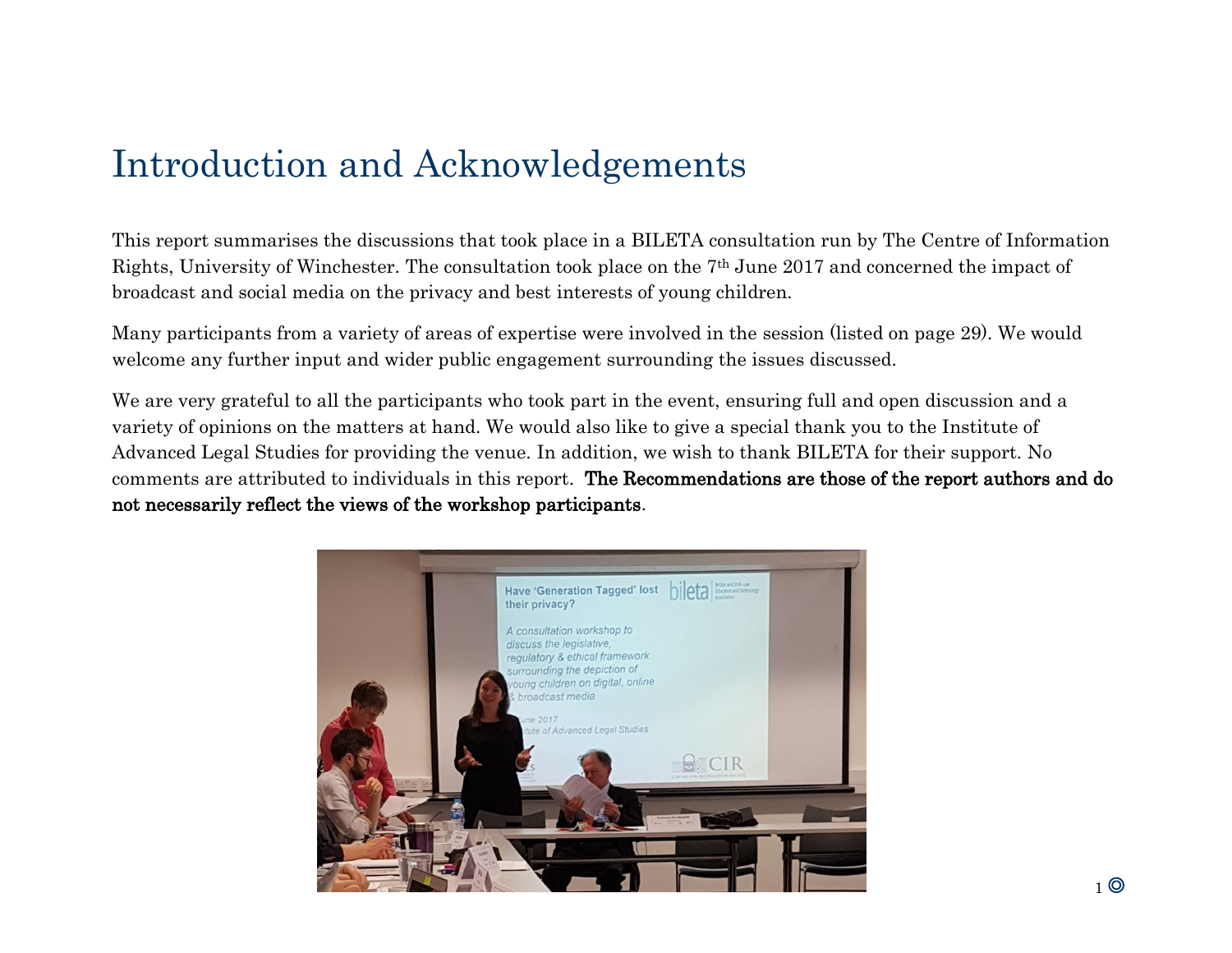# **Table of Contents**

| Children's rights in the digital world, the privacy law landscape and the child's   |  |
|-------------------------------------------------------------------------------------|--|
|                                                                                     |  |
|                                                                                     |  |
|                                                                                     |  |
|                                                                                     |  |
| Freedom of Expression, the public interest and the use of children in the media  20 |  |
|                                                                                     |  |
|                                                                                     |  |
|                                                                                     |  |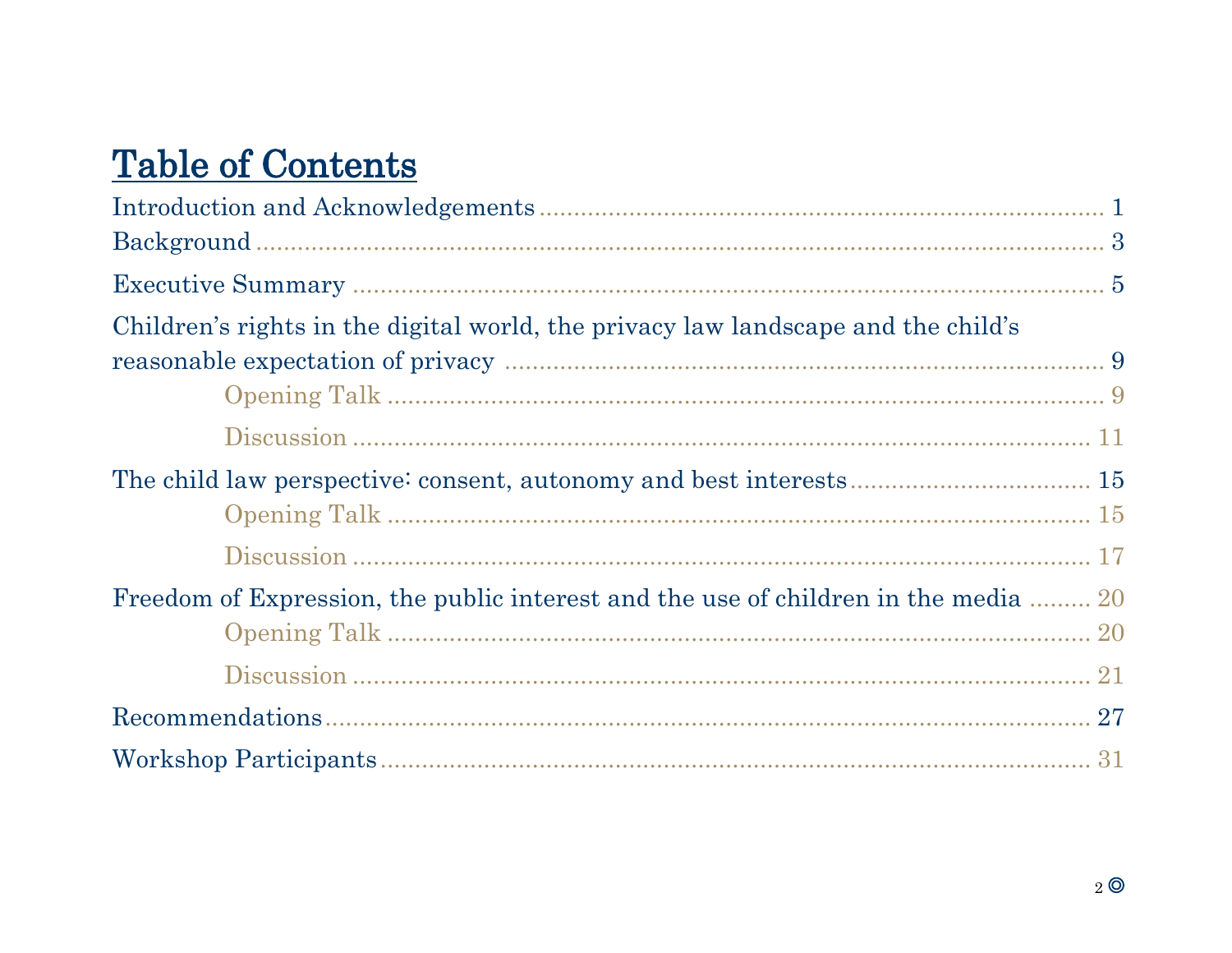# Background

l

The balance to be struck between Article 8 (the right to respect for a private and family life) and Article 10 (the right to freedom of expression) of the European Convention on Human Rights is a heavily debated issue when it comes to the law around children's privacy. This workshop and the research that inspired it<sup>1</sup> centred on this debate, concerning young children and the protection that should be afforded to maintaining their privacy. (By young children, we mean those who are not yet competent to make decisions for themselves).

The youngest members of our society are often very adept at using technology. They may, however, have little awareness of the long-term impact of the Internet. They can appear on social media because of the actions of others, such as parents posting photographs on a Facebook or Instagram page,<sup>2</sup> opening a Twitter account for their baby, or even posting a photograph of their daughter dying of cancer<sup>3</sup> (such postings may breach "It is all too easy for professionals and parents to regard children...as having no independent interests of their own: as objects rather than subjects"

Lady Hale, R (on the application of S) (2002)

<sup>1</sup> Marion Oswald, Helen James and Emma Nottingham, 'The not so secret life of five year olds: Legal and Ethical issues relating to disclosure of information and the depiction of children on broadcast and social media' (2016) 8(2) Journal of Media Law 198 <http://www.tandfonline.com/doi/full/10.1080/17577632.2016.1239942>

<sup>&</sup>lt;sup>2</sup> Paula Cocozza, "I was so embarrassed I cried": do parents share too much online?' The Guardian (5 November 2016) <https://www.theguardian.com/lifeandstyle/2016/nov/05/parents-posting-about-kids-share-too-much-online-facebook-paula-cocozza>

<sup>&</sup>lt;sup>3</sup> Ellie Flynn, "True face of cancer' Dad defends why he shared heartbreaking picture of dying four-year-old daughter writhing in agony' The Sun (5 November 2016) [https://www.thesun.co.uk/news/2122384/dad-defends-why-he-shared-heartbreaking-picture-of](https://www.thesun.co.uk/news/2122384/dad-defends-why-he-shared-heartbreaking-picture-of-dying-four-year-old-daughter-writhing-in-agony/)[dying-four-year-old-daughter-writhing-in-agony/](https://www.thesun.co.uk/news/2122384/dad-defends-why-he-shared-heartbreaking-picture-of-dying-four-year-old-daughter-writhing-in-agony/)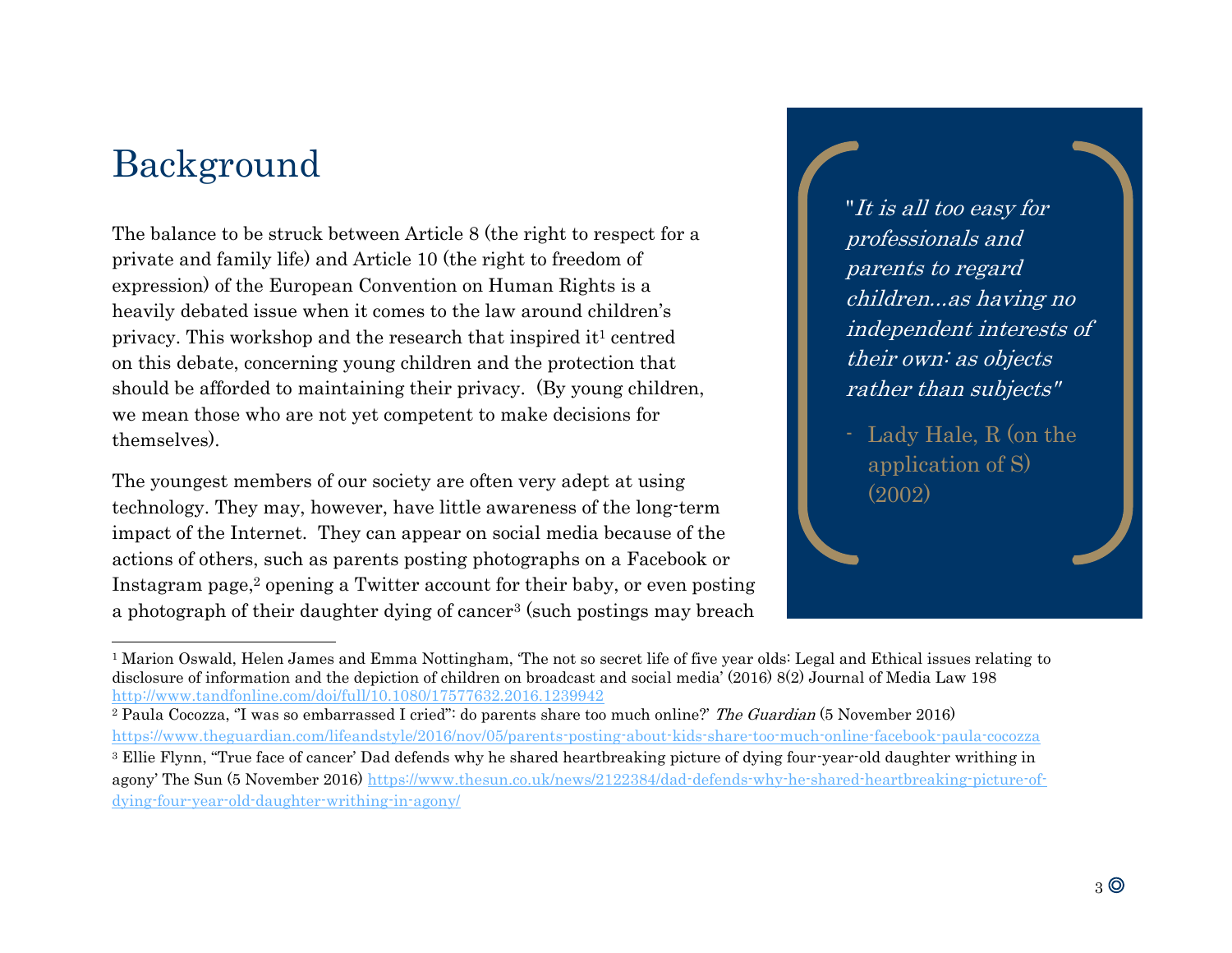terms and conditions in some circumstances). Where young children feature on broadcast media, they risk becoming the target of comment on social media, outside of their immediate friends and family. This content is discoverable long after the original broadcast. They are 'Generation Tagged'.<sup>4</sup>

Many questions remain regarding young children's privacy. How, for instance, should the 'reasonable expectation of privacy' test be applied when parental consent may diverge from the child's best interests? How should children's privacy be treated when there is a public interest publication at hand? <sup>5</sup> How far should the legal, regulatory and ethical framework protect the child's 'digital person' in light of technological developments? These were just a few of the issues we hoped to elaborate upon within the workshop.

<sup>4</sup> Marion Oswald, Helen James and Emma Nottingham, 'The not so secret life of five year olds: Legal and Ethical issues relating to disclosure of information and the depiction of children on broadcast and social media' (2016) 8(2) Journal of Media Law 198 <http://www.tandfonline.com/doi/full/10.1080/17577632.2016.1239942>

<sup>5</sup> BBC, 'Facebook U-turn over 'Napalm girl' photograph' (BBC Technology, 9 September 2016) [http://www.bbc.co.uk/news/technology-](http://www.bbc.co.uk/news/technology-37318040)[37318040](http://www.bbc.co.uk/news/technology-37318040)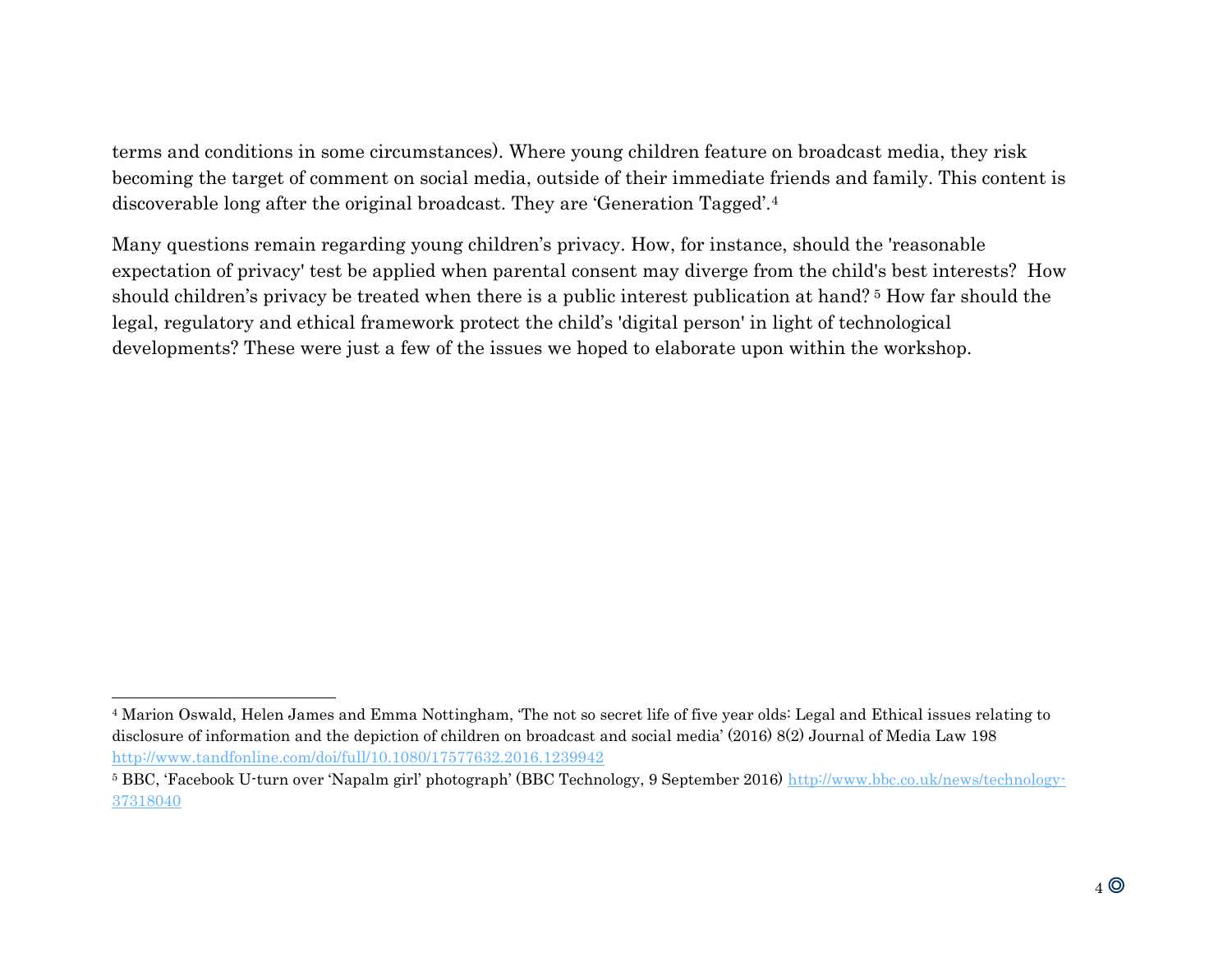# Executive Summary

The workshop debate was wide-ranging covering a number of circumstances in which young children may be depicted on broadcast and social media: in what has become known as 'sharenting'; in the reporting of the news and current affairs; in documentaries produced by mainstream media; by non-mainstream digital media and on social media, for instance in user-generated comment. The following recommendations are intended to challenge the status quo and to contribute to the ongoing debate around law and regulation in the area of children's privacy. (The recommendations are those of the report authors and do not necessarily reflect the views of the workshop participants):

- 1. Young children should have a privacy right independent from their parents' privacy expectations. Such a right could be trumped by other rights or interests, for instance public interest exceptions relating to news and current affairs reporting, journalism and the arts, and the parents' right to freedom of expression. There should however be a clearer requirement and process for the **child's interests** (which would include the likelihood of immediate or longer term harm, the child's welfare and whether the publication is beneficial or neutral for the child) to be considered alongside the potential benefits of the publication.
- 2. More open discussion is needed around the digital social norm that accepts the objectification of young children, the posting of negative comments and images where it might reasonably be expected that the child would not agree, yet requires a best interests test to be applied in offline settings such as health and education. The rights and protections afforded to a young child in relation to digital or broadcast media should not be subject to adult standards of proof i.e. they shouldn't have to show 'defamation' or an offensive communication or evidence of direct threat. We should consider how we want our young children to be treated in the offline world and hold the digital world to the same standards.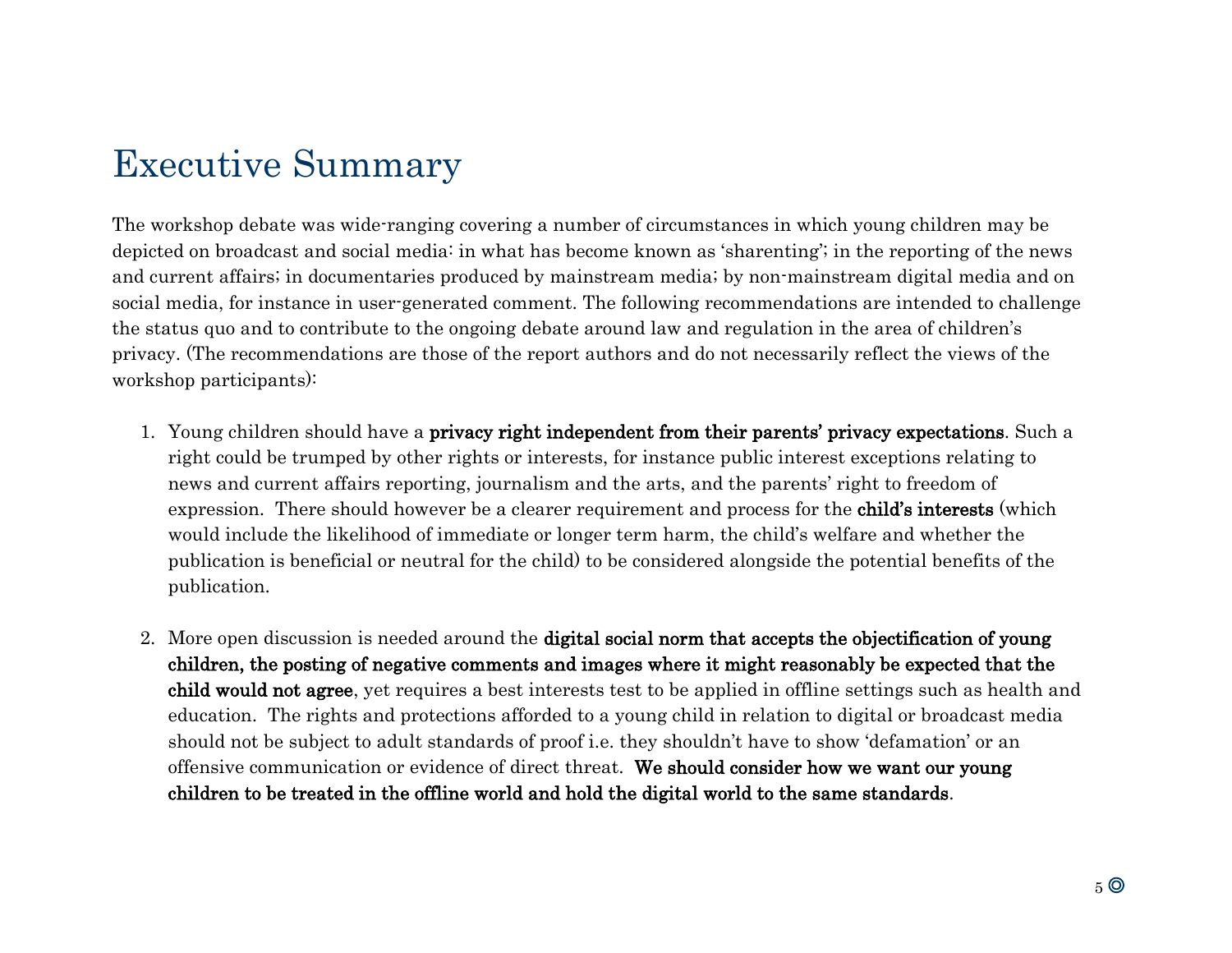- 3. The media should continue to reflect the lives of children and it is in no-one's interests to have a media where children simply do not appear for fear of the risk of potential harm. Programmes made by highly regulated broadcasters, ensuring wellbeing of children is of paramount importance, can help to set the high ethical watermark in this area for other forms of media to follow. We should continue to monitor the inclusion of young children in 'Science Entertainment' broadcasts, however, and the parallel impact of social media. Those involved in some of the first of these fly-on–the wall documentaries, such as Supernanny, which first aired in July 2004 are only now reaching an age at which they will be able to discuss their experiences in a reflective and meaningful way. To date it has been difficult to discuss the experiences directly with these young participants. More research into the impact of broadcast media exposure of young children is needed to understand what effect it has on them, both positive and negative. Once these effects are more fully understood, actions can be taken to reduce any potential harm. Concerns regarding the power-balance between participants and the broadcasters also need to continue to be addressed.
- 4. There is a need for more consistency in terms of compliance and regulation between regulated broadcasters and non-mainstream digital media/social media. This could enhance protection to children in 'YouTube families' and other instances where there are no or limited checks on what is being put into the public domain. The introduction of a Children's Digital Ombudsman could provide a way for children's interests to be better represented in relation to all forms of digital publications.
- 5. It is no longer satisfactory that online intermediaries continue to benefit from unqualified 'mere conduit' and 'hosting' protections in EU and UK law<sup>6</sup> when it comes to activities on those platforms that may be harmful to young children's privacy and best interests. **'Controller hosts' (such as Facebook, YouTube and**

<sup>6</sup> Directive 2000/31/EC Arts 12-15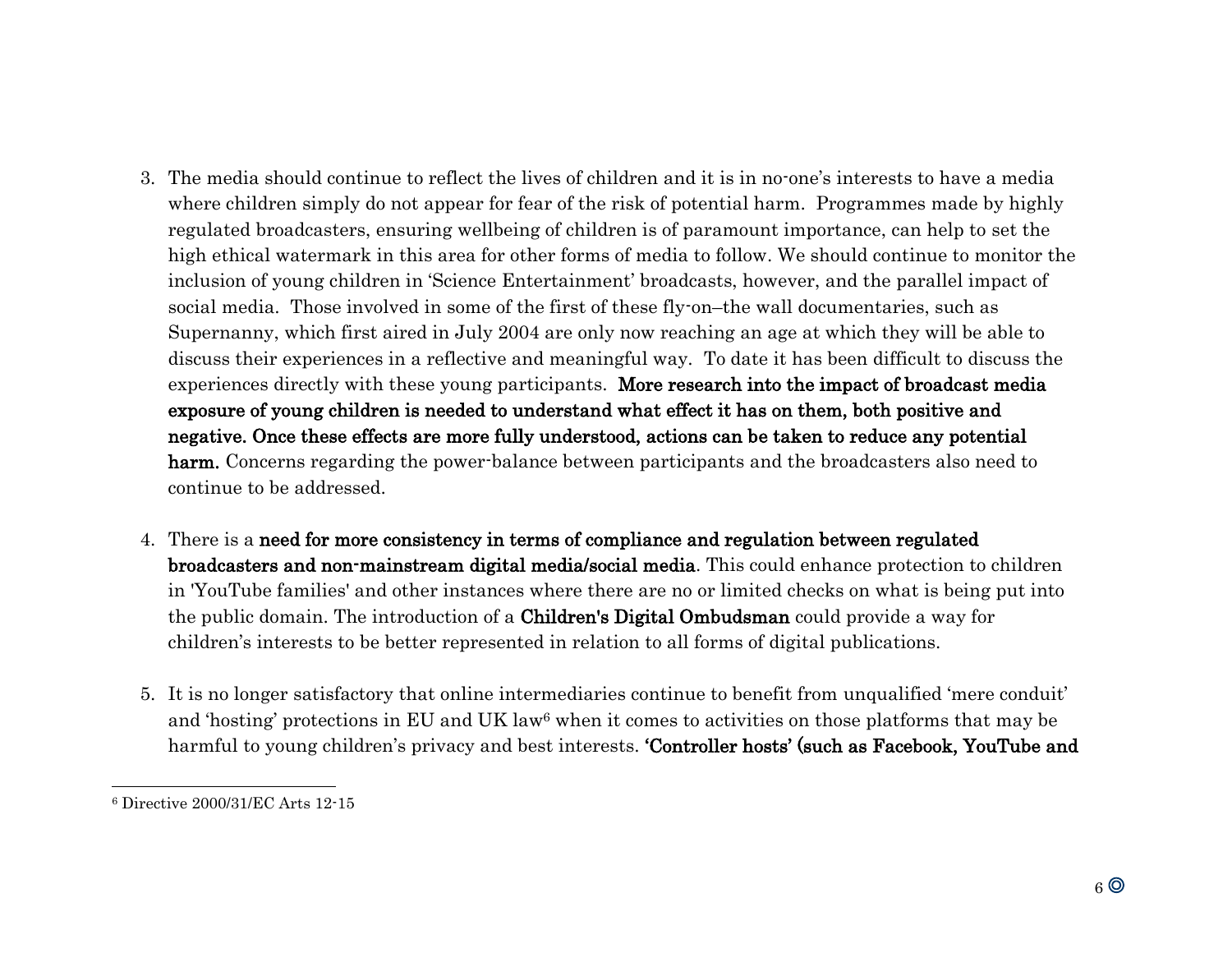#### Twitter) and 'independent intermediaries'7 (such as Google) should have a duty of care to consider young children's privacy and best interests in their operations.

- 6. As part of the above-mentioned duty of care, the settings on social media services (e.g. Facebook and Twitter) should be privacy respecting as default when images or information about young children are concerned. Potentially, it should be possible to require that warnings be shown where social media systems detect that a person intends to post images of young children without these privacy settings enabled. This suggestion may not be met with hearty enthusiasm by social media companies, however, given that such a requirement may compete negatively with business interests; 'YouTube' Families provides us with an example of a situation where such conflict might exist. The duty of care, however, should increase in line with the extent to which the social media service promotes, controls and profits from the publication of images of young children.
- 7. There should be a limitation on the extent to which information and images relating to a young child can be copied, re-contextualised and re-shown in a different context to the original post or publication. This includes copying or sharing posts and images from social media or clips of televised programmes being shared on the internet, subsequent to its broadcast. There are new developments, such as **image**matching, tracking and content moderation technologies, which could be beneficial to protect a young child's privacy and could be deployed by online services to prevent the re-contextualising of images and information (as has already been done in relation to sexual abuse images and terrorist related content).

 $^7$  Defined by David Erdos in Erdos, David, 'Delimiting the Ambit of Responsibility of Intermediary Publishers for Third Party Rights in European Data Protection: Towards a Synthetic Interpretation of the EU acquis' (June 27, 2017). Available at SSRN: <https://ssrn.com/abstract=2993154>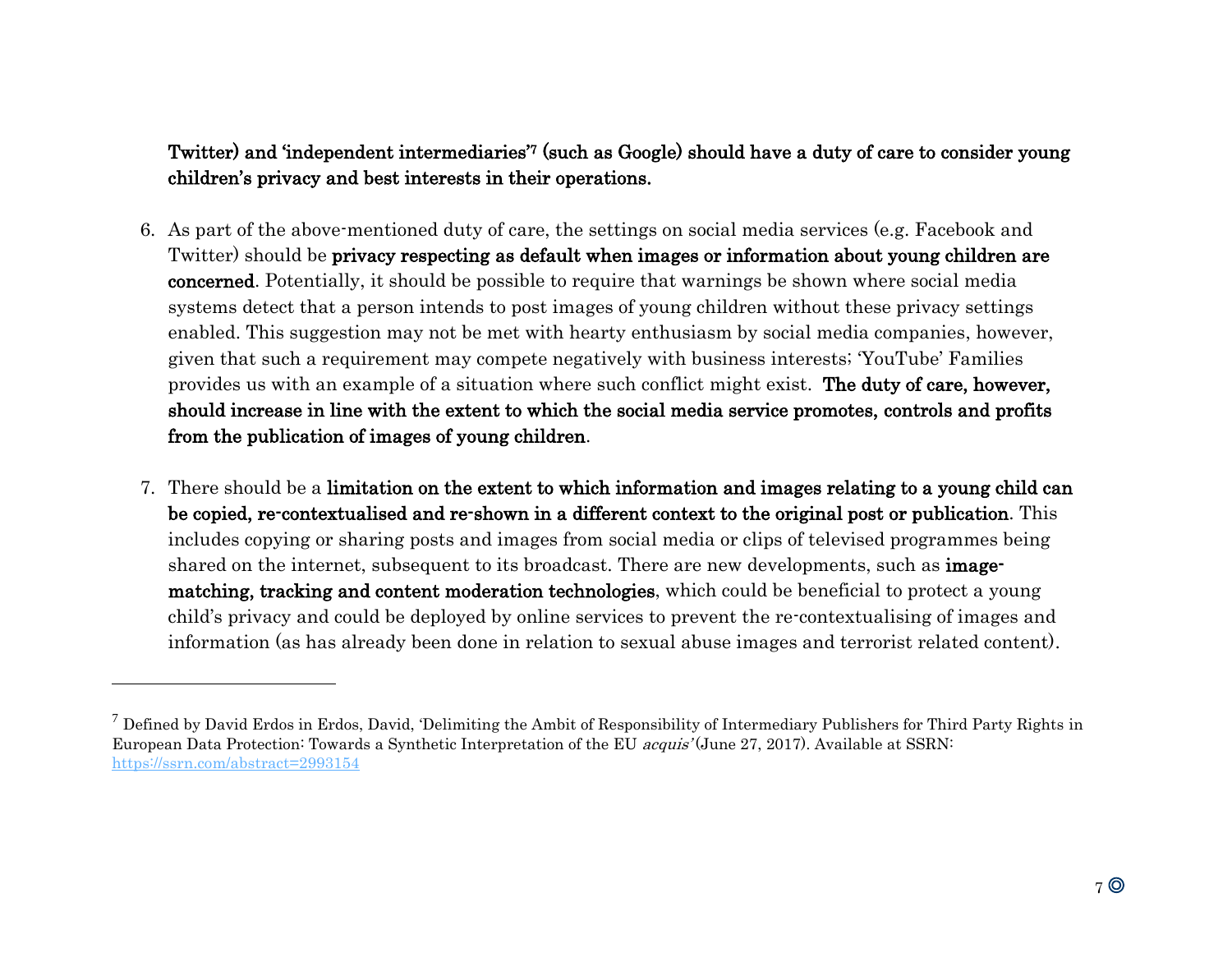Further research should be done to consider the potential of these technologies, and how they could assist an older child to identify and control images and data which had been posted about them in the past.<sup>8</sup>

8. There should be more education for both children and parents about the impact of 'sharenting' and the level of personal information they are potentially exposing by doing this. Clarity is required as to which body should have overall responsibility for such educational programmes.

<sup>8</sup> See for instance Zampoglou, Markos, Symeon Papadopoulos, and Yiannis Kompatsiaris. "Detecting image splicing in the wild (web)." Multimedia & Expo Workshops (ICMEW), 2015 IEEE International Conference on. IEEE, 2015; Saez-Trumper, Diego. "Fake tweet buster: a webtool to identify users promoting fake news on twitter." Proceedings of the 25th ACM conference on Hypertext and social media. ACM, 2014.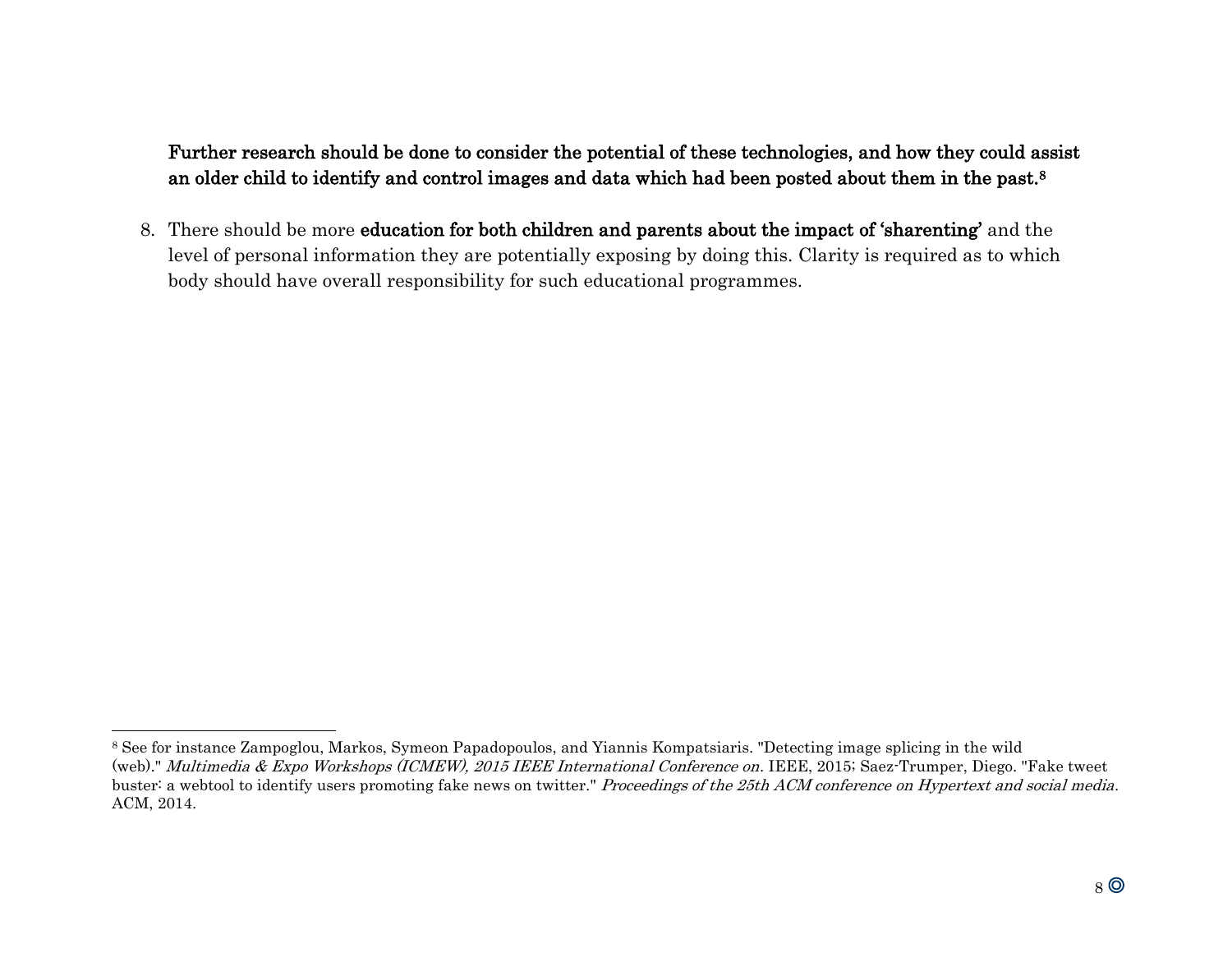Children's rights in the digital world, the privacy law landscape and the child's reasonable expectation of privacy

## Opening Talk

l

The first session looked at a child's reasonable expectation of privacy, and the way the law has evolved within the area. The test for this dates back to *Campbell v Mirror Group Newspapers Ltd.*<sup>9</sup> It is made up of two stages, the first asking whether the claimant has a reasonable expectation of privacy. If they do, the second stage asks how their reasonable expectation of privacy is weighed against the defendant's rights.

For children, the leading case is *Murray v Express Newspapers*,<sup>10</sup> which clarified that children have privacy rights distinct from their parents.<sup>11</sup> Subsequent cases have discussed considerations to be taken into account



<sup>9</sup> Campbell v Mirror Group Newspapers Ltd. [2005] UKHL 61; [2005] 1 WLR 3394

<sup>&</sup>lt;sup>10</sup> Murray v Express Newspapers [2008] EWCA Civ 446; [2009] Ch. 481

<sup>11</sup> Murray v Express Newspapers [2008] EWCA Civ 446; [2009] Ch. 481, 497 (Lord Clarke MR)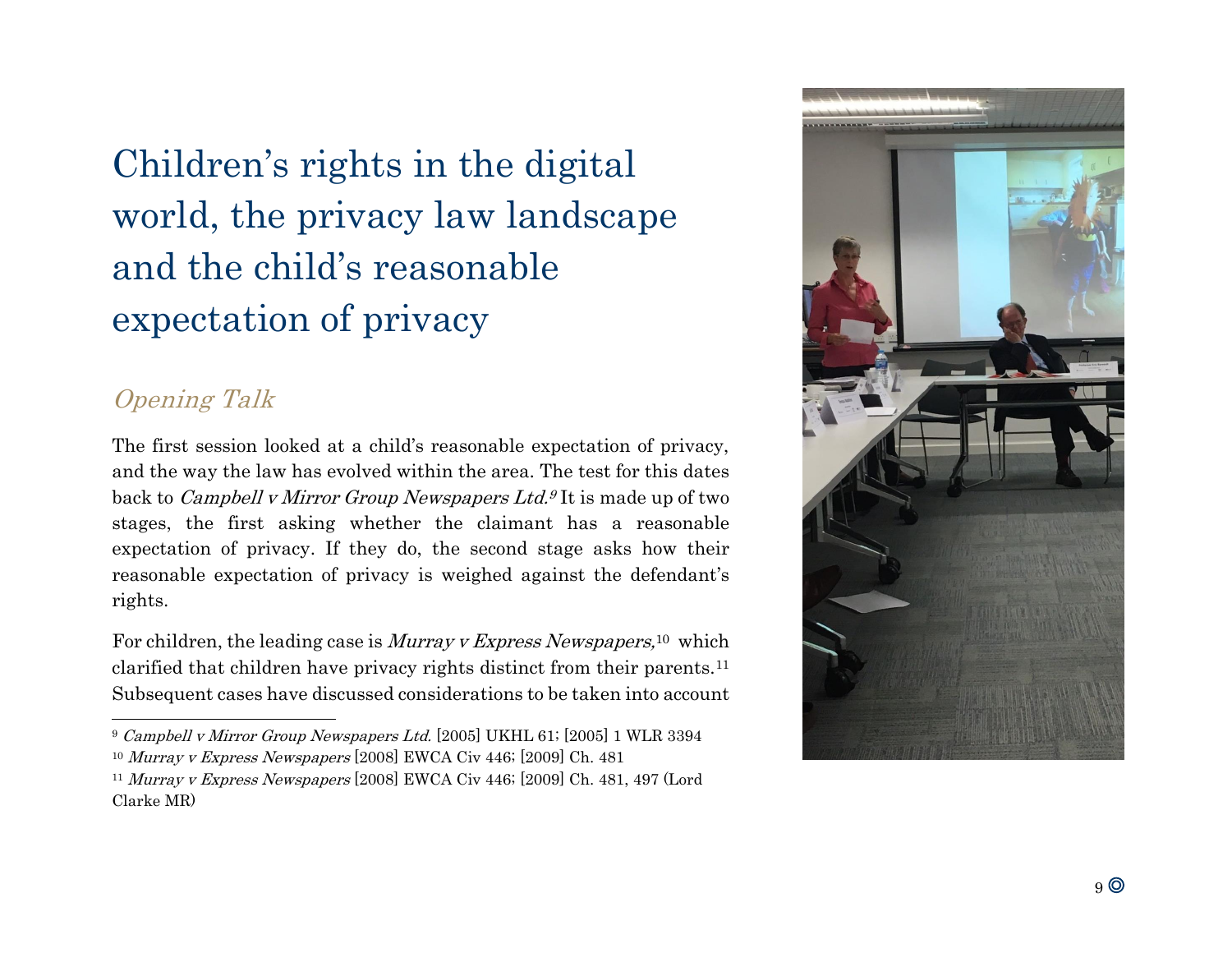when deciding a child's right to privacy. Among these is *Weller v* Associated Newspapers Ltd.<sup>12</sup> in which it was said that the fact that a claimant was a child did not mean that he/she necessarily had a reasonable expectation of privacy.

The reasonable expectation of privacy test has been open to criticism and during this session was labelled, "highly artificial and strained" when concerning children. Children do not have subjective expectations so the courts ascribe the parents' expectations onto the children. Consequently, a child's case may be weakened if a parent does not have a reasonable expectation of privacy, for example, due to courting publicity.<sup>13</sup> It appears controversial that a child's privacy expectation can be affected by their parents' conduct. <sup>14</sup> Later in life a child may object to such exposure through publications, and would need their own distinct privacy rights to challenge these.<sup>15</sup> Consequently, it was submitted that young children should have an absolute right to privacy, independent from their parents. Nevertheless, other considerations could still override this right. The speaker concluded by asserting that the



<sup>12</sup> Weller v Associated Newspapers Ltd. [2015] EWCA Civ 1176; [2016] 1 WLR 1541 <sup>13</sup> AAA v Associated Newspapers Ltd. [2012] EWHC 2103 (QB); [2013] E.M.L.R. 2

<sup>14</sup> Recent Ofcom research indicates a split in parental attitudes towards the posting of images of their children: 56% of parents said that they do not use social media to share, post or blog photos or videos of their children: Ofcom, Communications Market Report (United Kingdom) 3 August 2017, page 35<https://www.ofcom.org.uk/research-and-data/multi-sector-research/cmr/cmr-2017/uk>

<sup>&</sup>lt;sup>15</sup> Joint Committee on Privacy and Injunctions, *Privacy and Injunctions* (2010-12, HL

<sup>273,</sup> HC 1443) Paras 80-81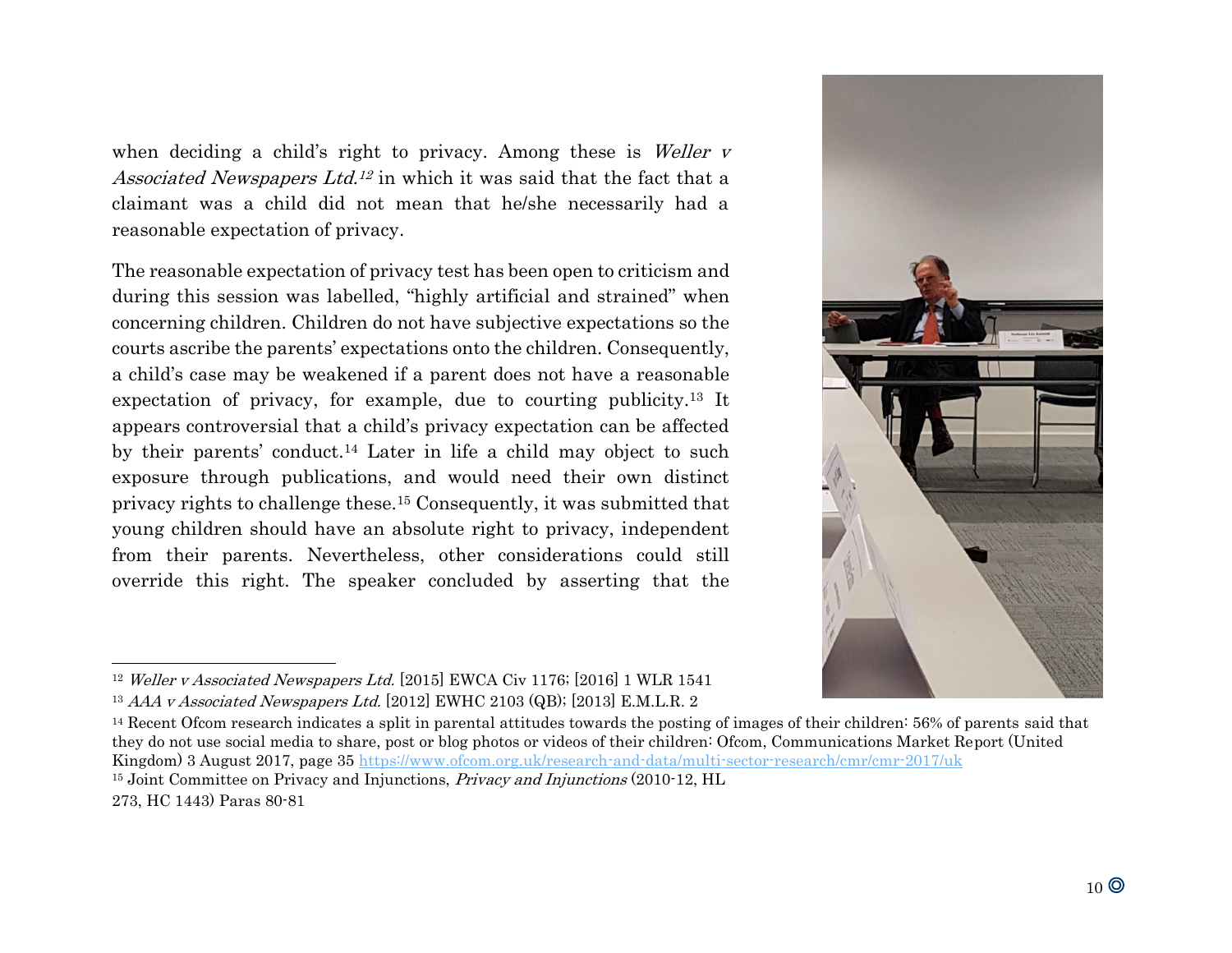reasonable expectation of privacy test was incoherent and difficult to apply.

### **Discussion**

l

The discussion started by considering the lack of distinction between parents' and children's reasonable expectation of privacy. Whilst the courts have not explicitly made such a distinction, they may have done so implicitly in Murray. The court there held that there was a strong expectation of privacy for the claimant who had never been subject to public exposure previously as his parents had always protected him from it. 16

Building from this, the use of social media was discussed. If parents with highly followed accounts frequently share images of their children for publicity, they may themselves be interfering with their child's privacy. It was asked whether parents should have a new legal responsibility to protect their children's privacy. A 'best interest' test could be a possible basis for such a new legal duty.

It was suggested in furtherance of this that when a child is deemed 'Gillick competent', under such a new right, they could then take action against their parents.<sup>17</sup> There was some conflict whilst discussing this,

## Recommendation:

A privacy right for young children independent from their parents (subject to exceptions)

<sup>&</sup>lt;sup>16</sup> A recent example of such conflict can be found in the news story: 'Stella McCartney 'furious' after David Beckham shares picture of her daughter at Harper's Buckingham Palace birthday bash on social media' The Mirror, 14 July 2017 [http://www.mirror.co.uk/3am/celebrity](https://staffmail.winchester.ac.uk/owa/redir.aspx?C=UxZR8ZYDyohP32x-GCSwYSoPKy3qTJ0srPLTIV5CJez2odj2Nd7UCA..&URL=http%3a%2f%2fwww.mirror.co.uk%2f3am%2fcelebrity-news%2fstella-mccartney-furious-after-david-10788118)[news/stella-mccartney-furious-after-david-10788118](https://staffmail.winchester.ac.uk/owa/redir.aspx?C=UxZR8ZYDyohP32x-GCSwYSoPKy3qTJ0srPLTIV5CJez2odj2Nd7UCA..&URL=http%3a%2f%2fwww.mirror.co.uk%2f3am%2fcelebrity-news%2fstella-mccartney-furious-after-david-10788118)

<sup>&</sup>lt;sup>17</sup> Gillick v West Norfolk and Wisbech Area Health Authority [\[1986\] A.C. 112](https://login.westlaw.co.uk/maf/wluk/app/document?src=doc&linktype=ref&context=28&crumb-action=replace&docguid=IAEF992A1E42711DA8FC2A0F0355337E9)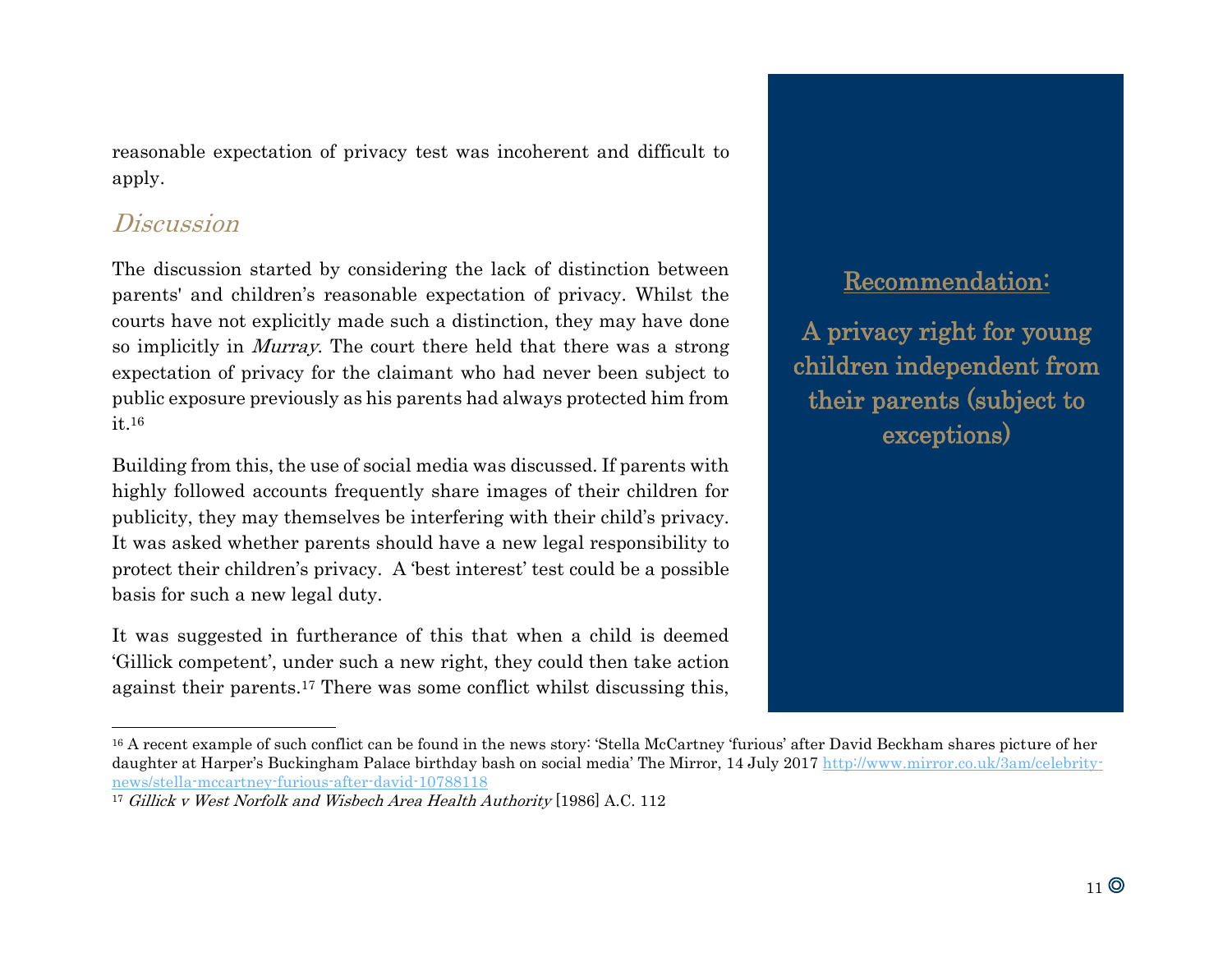regarding whether it would be right for parents to be defendants. There was some support for the view however that it is immoral for parents to be able to share images of their child if the child does not want them shared.<sup>18</sup>

It was raised at this point that the most damaging part of sharing images of children online may not be the image itself but rather the meta-data behind it. Meta-data includes the location in which the photograph was taken or the date. Sharing this meta-data was believed by some to be more of an infringement of a child's right to privacy than the image itself.

The concern was raised that if we are too protective of children and give them an independent right to privacy, then what would the practical consequences be? Where would the age boundaries be set? Would such protection result in the use of children's images being prevented in every context? Would there be no children's clothing catalogues, for example? However, other contributors clarified that whilst they did think a child should have strong Article 8 rights, these rights could be trumped by Article 10 in some circumstances.<sup>19</sup> This decision should be made on a case-by-case basis. For example, if a

<sup>18</sup> David Chazan, 'French parents 'could be jailed' for posting children's photos online' The Telegraph (Paris, 1 March 2016)

[http://www.telegraph.co.uk/news/worldnews/europe/france/12179584/French-parents](http://www.telegraph.co.uk/news/worldnews/europe/france/12179584/French-parents-could-be-jailed-for-posting-childrens-photos-online.html)[could-be-jailed-for-posting-childrens-photos-online.html](http://www.telegraph.co.uk/news/worldnews/europe/france/12179584/French-parents-could-be-jailed-for-posting-childrens-photos-online.html)

<sup>19</sup> European Convention on Human Rights 1950, Article 8, 10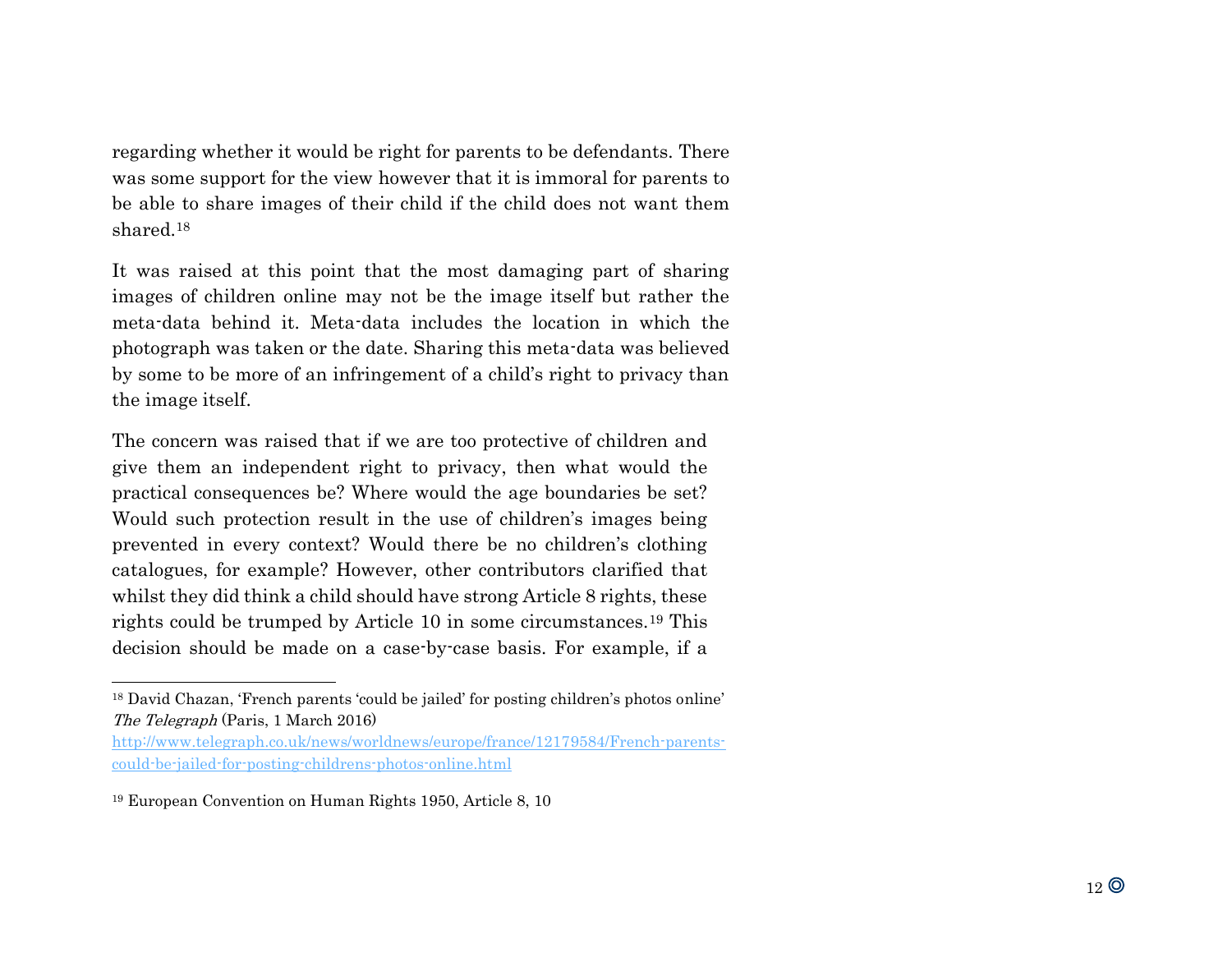photograph was taken in a crowded place where the child was not singled out, would it have a different outcome to a picture of a child in isolation? Furthermore, it was suggested that any public interest defence would need to be broad so as to include arts, as there is a general interest in finding out how children behave. It was however suggested that children's images can be taken out of context.<sup>20</sup>

It was also suggested that it is technically possible to implement access control, tracking, notification, and personal data-store solutions, based on meta-data. It is very difficult to use access control technologies on the internet. Lots of things can be copied and shared onto different platforms, through different terms and conditions, across different jurisdictions. They can then be pulled together to create a much fuller picture about ourselves than we would have expected.<sup>21</sup> This creates a risk that children could be re-identified, with various bits of information being used to create a 'jigsaw identification'.

When it comes to the sharing of images of children online, it was discussed how there is a lack of clarity as to what might be the

l

#### Recommendation:

A limit to the recontextualising of images and information about young children, enforced by new technology

<sup>20</sup> Katherine Chatfield, 'Are you sure you want to post that?' (News.com, 22 May 2016) [http://www.news.com.au/lifestyle/sunday-style/culture/are-you-sure-you-want](http://www.news.com.au/lifestyle/sunday-style/culture/are-you-sure-you-want-to-post-that/news-story/d9b753e96fed2dc765c95fac0cda5a99)[to-post-that/news-story/d9b753e96fed2dc765c95fac0cda5a99](http://www.news.com.au/lifestyle/sunday-style/culture/are-you-sure-you-want-to-post-that/news-story/d9b753e96fed2dc765c95fac0cda5a99)

<sup>21</sup> Margherita Ceraolo, 'Ethics and the alleged misuse of social media data' (Data Impact Blog, UK Data Service 2017) [http://blog.ukdataservice.ac.uk/ethics-and-the](http://blog.ukdataservice.ac.uk/ethics-and-the-alleged-misuse-of-social-media-data/)[alleged-misuse-of-social-media-data/](http://blog.ukdataservice.ac.uk/ethics-and-the-alleged-misuse-of-social-media-data/)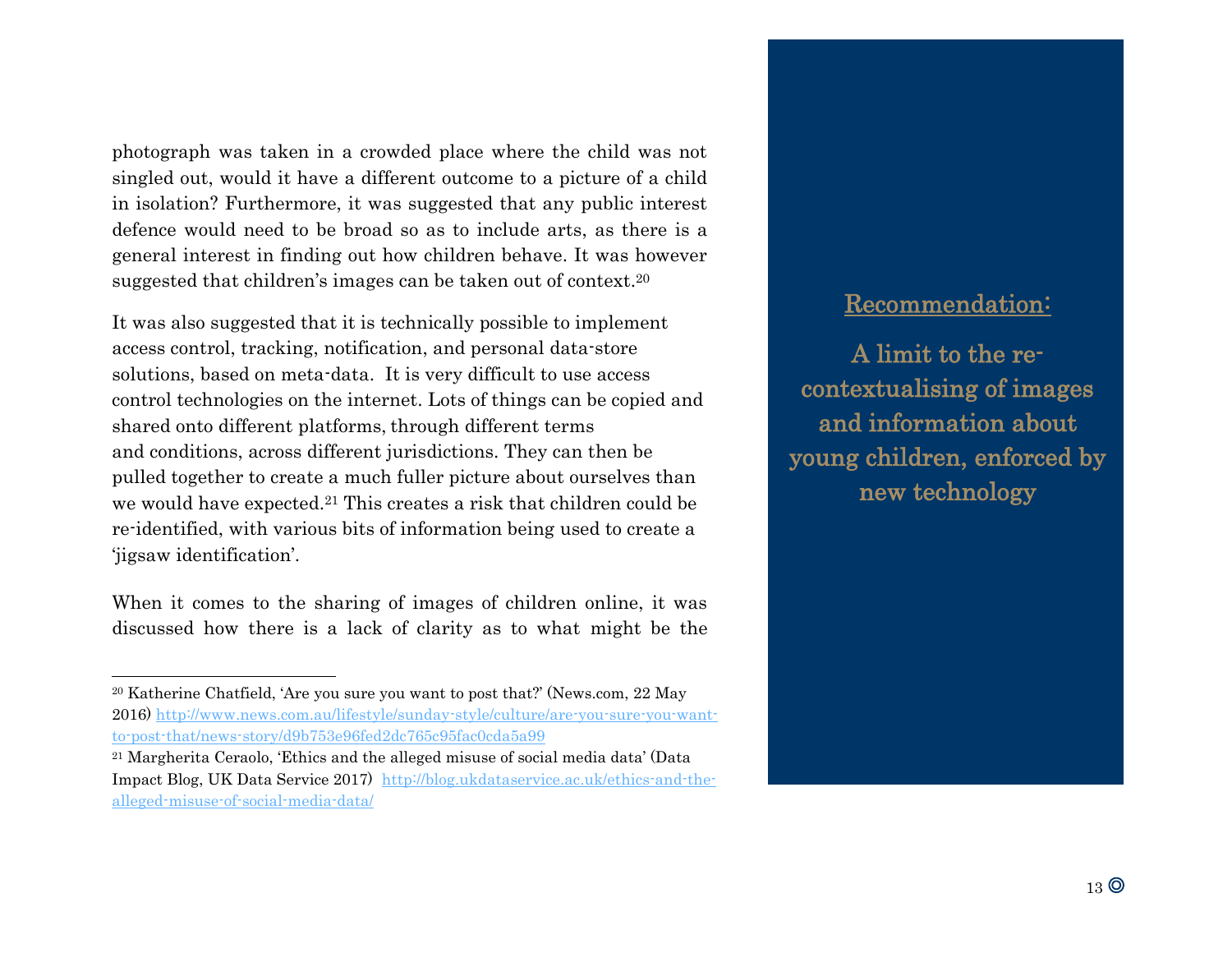infringement, if any. The debate was whether first use (i.e. initially posting the image), or the second use (i.e. sharing it again) would be the infringement. There was general agreement that it would come down to all the circumstances of the case, including the type of activity, the context, the nature of any consents and so on. 22

In Murray, Sir Anthony Clarke explained that the justifications for sharing the images were important. The nature and purpose for sharing the image and whether there was a good reason for sharing it again in that context should be considered. Where there is no justification, or the image has been re-contextualised, it infringes on the child's rights. <sup>23</sup>

To conclude, this session discussed how having parents in charge of a child's right to privacy can be problematic. Furthermore, there are other ways that children's data can be used which relate to the misuse of one's digital person<sup>24</sup>. Questions also arose around the potential for infringement of a child's privacy rights when it came to sharing their image. There was some support for the view that (following *Murray*) this infringement occurs when the nature and purpose of sharing the image differed to the first use of the image.



<sup>22</sup> Leo Kelion, 'Facebook concern over fake cancer babies U-turns' (BBC, 22 February 2017)<http://www.bbc.co.uk/news/technology-39051972>

<sup>23</sup> Murray v Express Newspapers [2008] EWCA Civ 446; [2009] Ch. 481, [36]

<sup>24</sup> Marion Oswald. 'Jordan's Dilemma: Can large parties still be intimate? Refining public, private and the misuse of the digital person' Journal of Information Communications and Technology Law.<http://www.tandfonline.com/toc/cict20/26/1>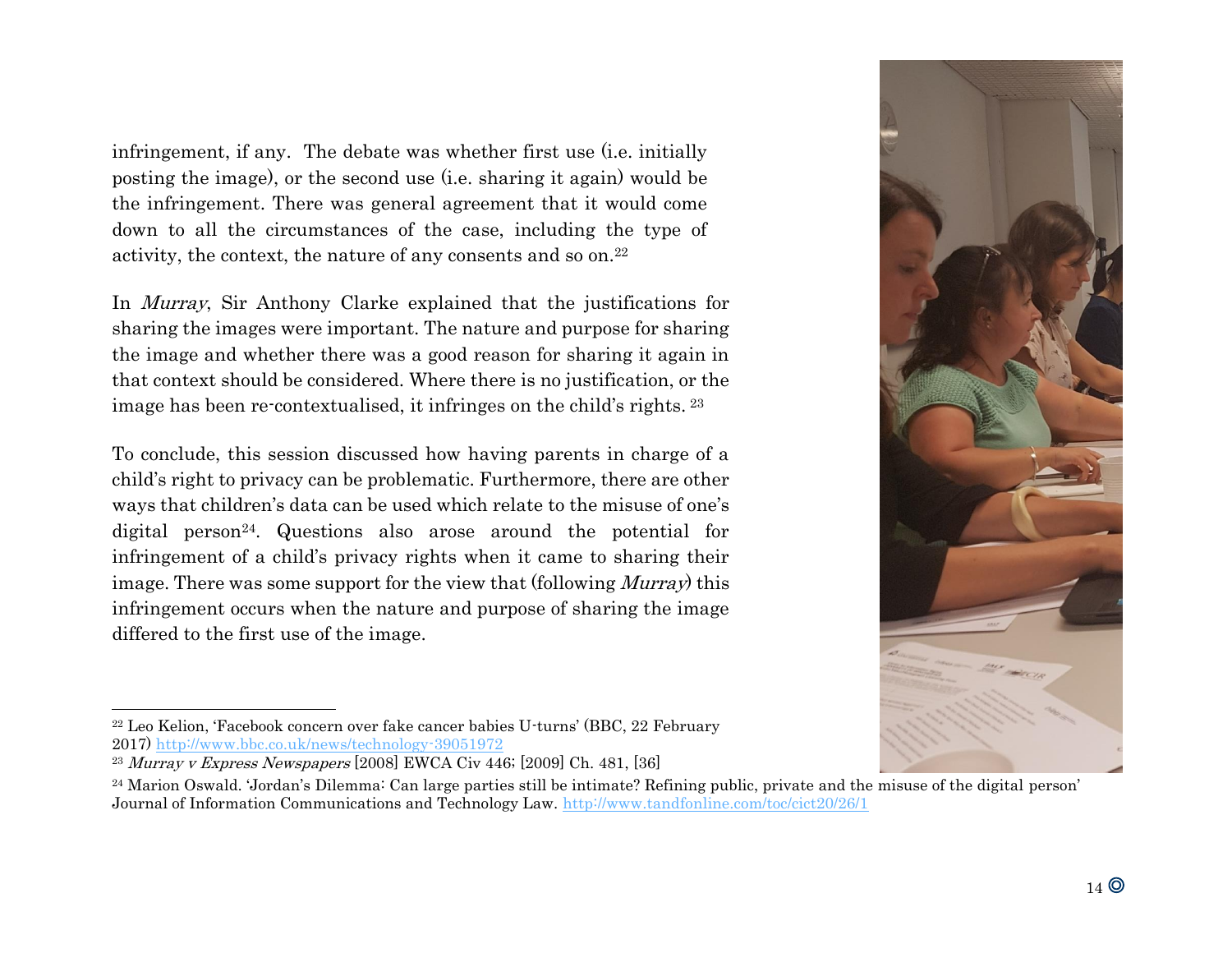# The child law perspective: consent, autonomy and best interests

# Opening Talk

l

The second session discussed children's consent, autonomy and best interests. Reference was made to an article by Stacey B. Steinberg, which indicated that parents are not always protectors.<sup>25</sup> In sharing details of their children, in the form of pictures or personal information, parents become 'gatekeepers' of their children's story, which can later lead to conflict. Therefore, there is a need for a 'child centered perspective on parents' rights'.<sup>26</sup> The 'French solution' was referred to, whereby parents could be prosecuted for publishing intimate details of their child and breaching their privacy.<sup>27</sup> The United Nations Convention on the Rights of the Child (UNCRC) was also considered, as it is essential to children's rights. The treaty

[http://www.independent.co.uk/news/world/europe/french-parents-told-their-children](http://www.independent.co.uk/news/world/europe/french-parents-told-their-children-might-sue-them-for-pictures-put-on-facebook-a6906671.html)[might-sue-them-for-pictures-put-on-facebook-a6906671.html](http://www.independent.co.uk/news/world/europe/french-parents-told-their-children-might-sue-them-for-pictures-put-on-facebook-a6906671.html)



<sup>25</sup> Stacey B. Steinberg, 'Sharenting: Children's Privacy in the Age of Social Media', (2017) 66 Emory LJ 839

<sup>&</sup>lt;sup>26</sup> Barbara Bennett Woodhouse, 'Hatching the Egg: A Child-Centered Perspective on Parent's Rights', (1993) 14 Cardozo L. Rev., 1747

<sup>27</sup> Jess Staufenberg, 'French parents 'could face prison' for posting photos of their children on Facebook' The Independent (2 March 2016)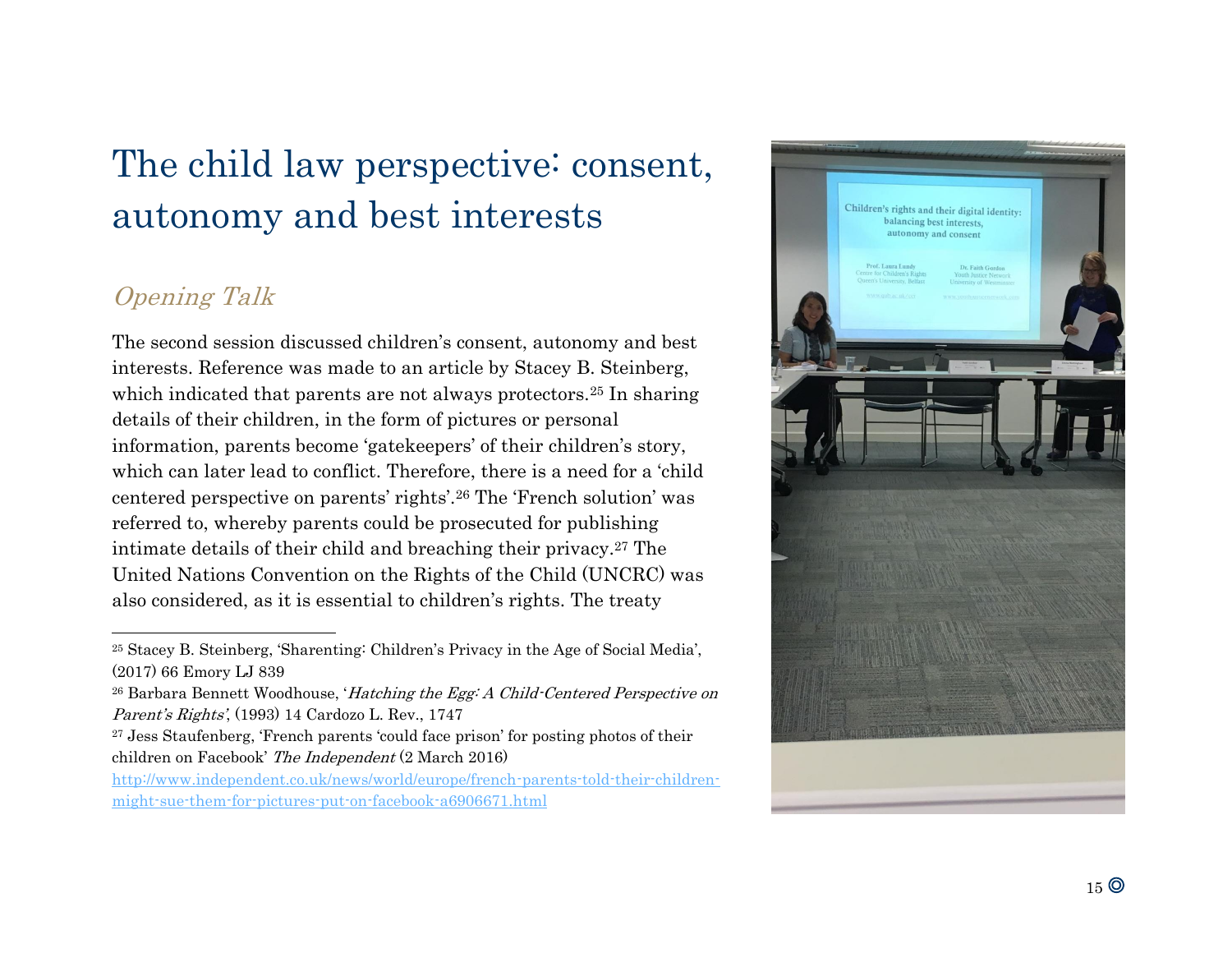recognises children as both being, and becoming, rights holders. Consequently, it justifies why parents can exercise the child's reasonable expectation of privacy on their behalf when young children are yet to gain capacity. It is unclear what should happen when both parents of a child have conflicting views, however.<sup>28</sup> The speaker believed that further research should consider children's and adults' perceptions of the conflict between their rights.

There is little clarity over who should be allowed to use a child's digital image. Parents, children or 3rd parties may all have an arguable reason to use a child's digital image, subject to different restrictions. Who determines a child's best interests in different contexts is another question which is yet unanswered. A third dilemma surrounds how and when a child can withdraw consent. With the concept of 'Sharenting', a child may wish to remove previously published digital information about them. To do this, they may need to apply the right (to be set out in the UK's Data Protection Bill) to ask social media companies to erase information that they posted as a child.29 How this right would apply to information posted by others has yet to be determined however.

### Recommendation:

There should be more education for children and parents about sharing data in the public domain

l

<http://www.mirror.co.uk/3am/celebrity-news/peter-andres-dig-katie-price-9682400>

<sup>28</sup> Hannah Mellin, 'Peter Andre's dig at Katie Price for allowing their kids on social media: 'I'm very strict about things like that'' The Mirror (24 January 2017)

<sup>29</sup> <https://www.gov.uk/government/consultations/general-data-protection-regulation-call-for-views>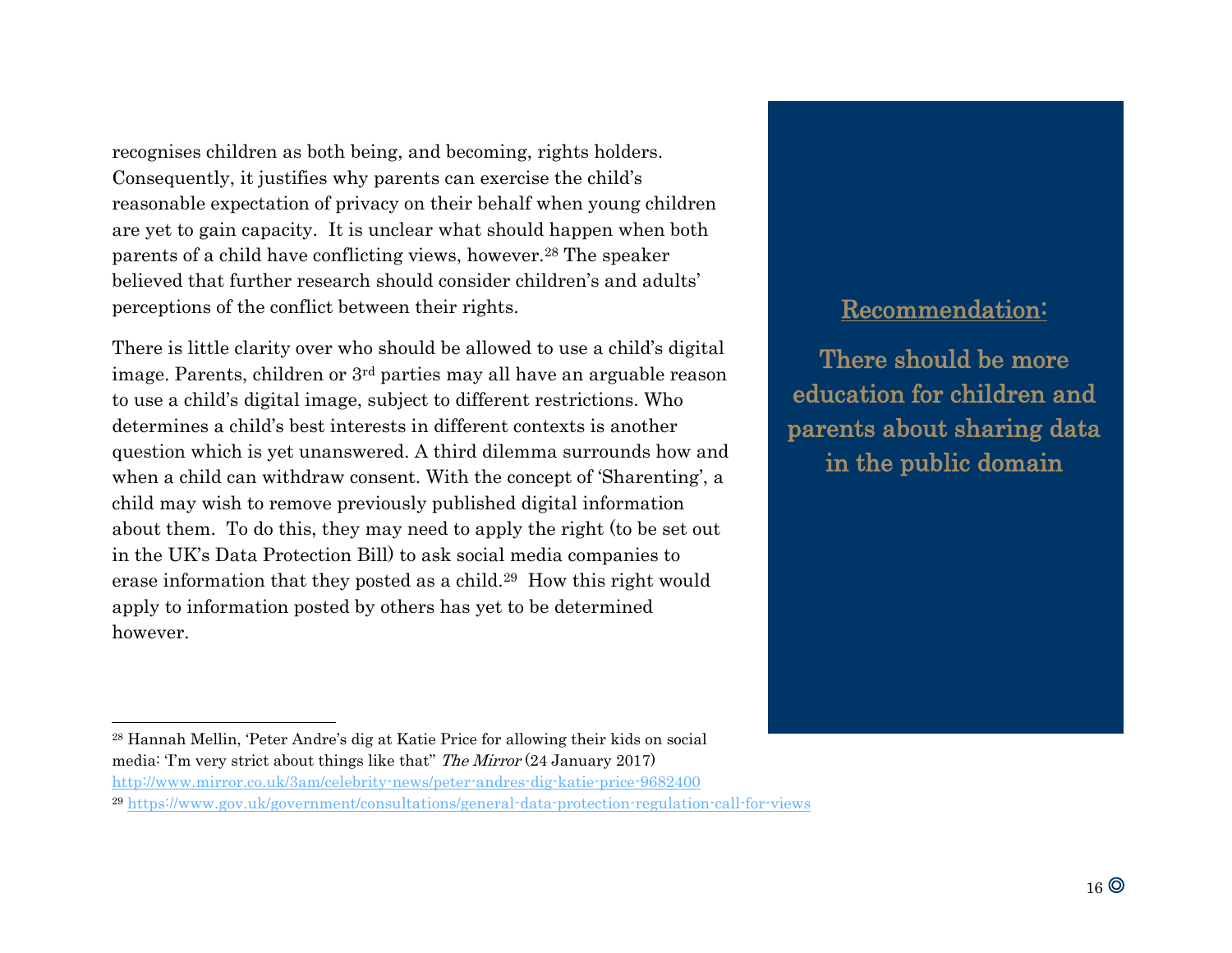This area was identified as being riven with problems. The conflicting issues that arise conflict sharply with the overriding duty of society to protect vulnerable citizens of which young people are a not insubstantial part.

## Discussion

In the second session, it was suggested that the default settings on social networks such as Facebook should be privacy respecting, in order to protect children. Digital education for children and parents was mentioned and it was asked who should take responsibility for this. It was suggested that teachers and parents/carers should have an element of responsibility. The concern was raised that if there were too many bodies involved, then the message would be diluted and there would not be a specified body with responsibility for complaints.

The introduction of a Children's Digital Ombudsman was also discussed. The idea was initially suggested by the Children's Commissioner, to create a way to mediate between under 18s and Social Media Companies.<sup>30</sup> This would provide an independent individual for children to gain advice from, as well as having someone to advocate for them if necessary. This would also provide someone to advise them on next steps in instances where social media has rejected a take-down request. General principles should be established to allow

### Recommendation:

The settings on social media should be privacy respecting as default when images or information about young children are concerned

### Recommendation:

Online intermediaries should have a duty of care to consider young children's privacy and best interests in their operations

<sup>30</sup> Children's Commissioner 'Growing Up Digital' (4 January 2017) <http://www.childrenscommissioner.gov.uk/publications/growing-digital>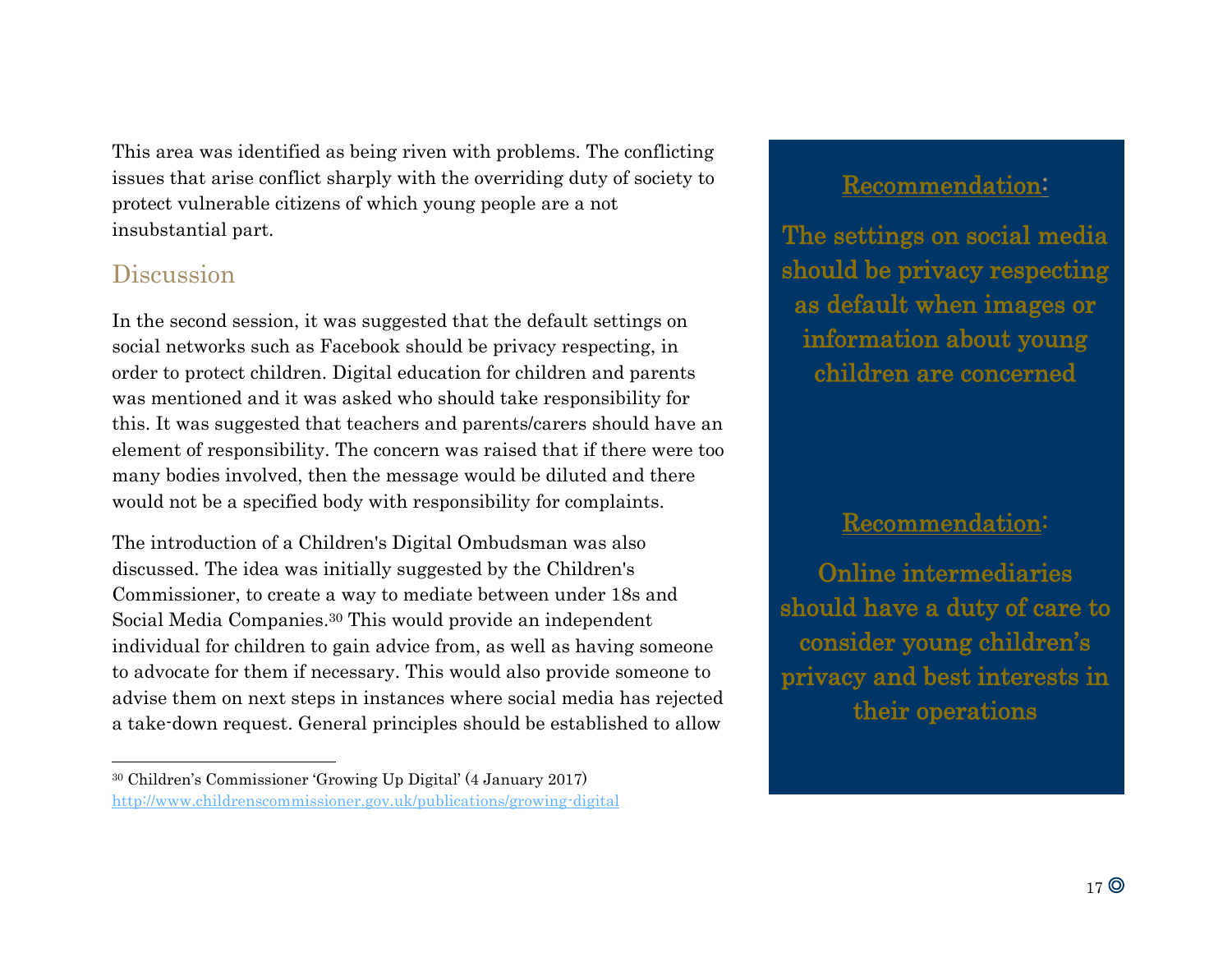complaints to be made on children's behalf and detail the circumstances in which posts should be removed. An ombudsman would also make such advice more accessible and visible for young people, so that they know how best to protect their privacy and what action they can take to do this. The ombudsman would be funded by the social media companies themselves, operating in a similar way to the UK Financial Ombudsman Service.

There was much discussion throughout the workshop on the introduction of a 'best interest' approach. In this session, it was asked who should decide the best interests of a child when information about a child is published (such as their image). It was suggested that having a third party in each situation would be an unrealistic approach as it would be impossible in practical terms. The complexity of such a test was also mentioned as the 'best interests' of children and their exposure could be constantly changing. Best interests are both context and time sensitive. For example, if a child is missing and later found, they may subsequently wish to have photographs or information about them removed. It was suggested that this could be remedied by taking a similar best interest approach as used by the Mental Capacity Act 2005. Such a test would look at issues on a case-by-case basis, similar to cases where an individual's capacity is questioned.

In addition, it was suggested that there is a difference between something not being harmful, and something not being in a child's best interests. Therefore, the appropriate threshold must be decided: Can a

### Recommendation:

The introduction of a Children's Digital Ombudsman could provide a way for children's interests to be better represented in relation to all forms of digital publications

- Workshop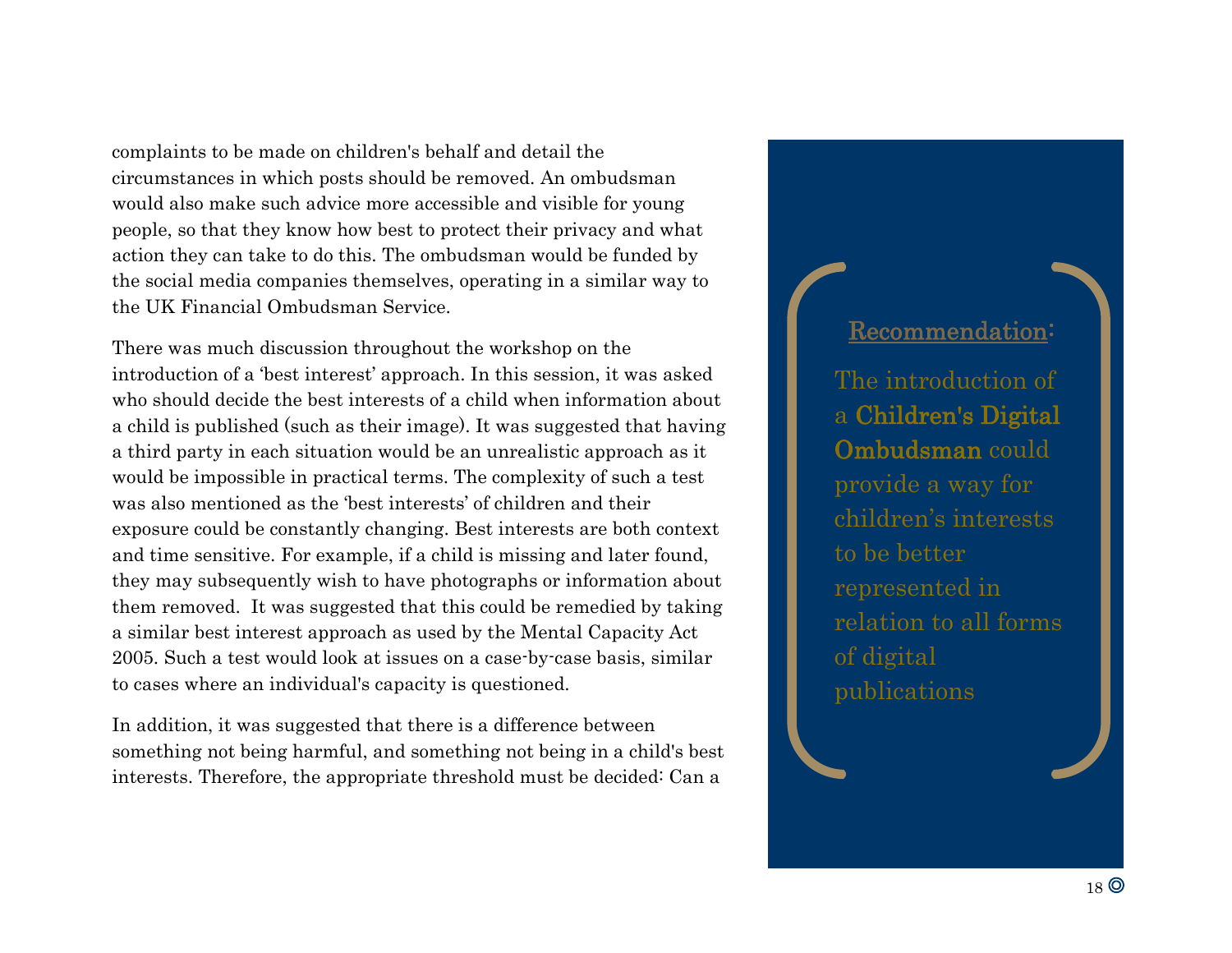child appear in the public eye if it is not harmful to them, or does it have to be in their best interests to do so? It was felt that it should not be the case that children's images are not shown at all, but there was some support for the view that there should be a threshold set for the use of children's images to protect their privacy. Reference was made to 2015 research from Ofcom which stated that 'both adults and children value and enjoy under-eighteens being represented in programming. Children form strong views and feelings from a very early age and these deserve to be seen and heard in programmes.'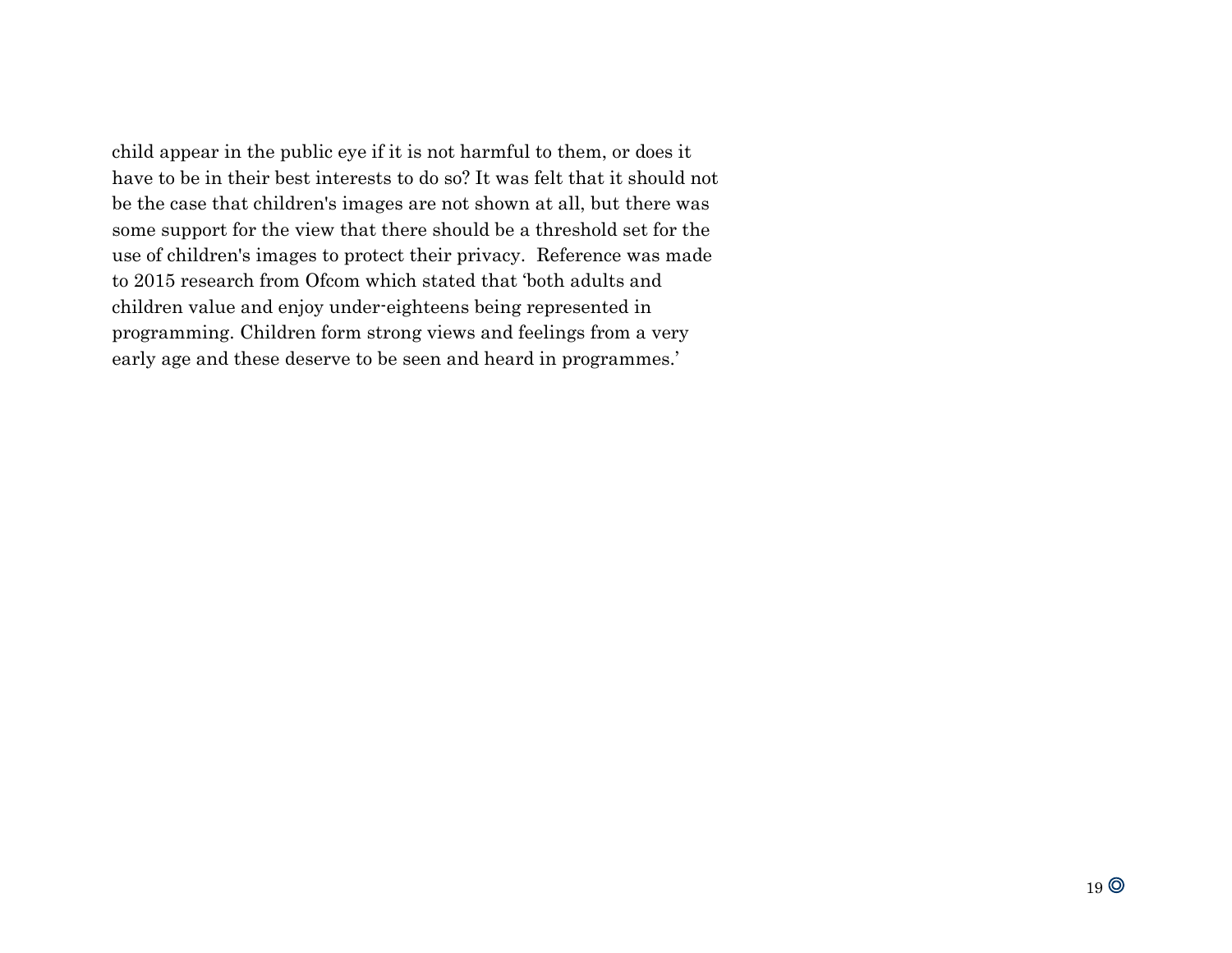# Freedom of Expression, the public interest and the use of children in the media

## Opening Talk

l

The third session considered freedom of expression. Children feature in the media in different ways: in the news, children's television programmes, science documentaries and reality television shows, for example. UK public broadcasters must reflect and portray all people, including children, by law.<sup>31</sup> It was argued that there is a 'quadruple' lock on public broadcasters when children are involved. There needs to be parental and child consent, and, in practice, there will be expert input as appropriate from health and other professionals as well as specialist editorial and legal staff when broadcasts involve children. Irrespective of consent given by adults on their behalf, due care must be taken over the physical and emotional welfare and dignity of those under 18. <sup>32</sup> Although public service broadcasters are regulated media

<sup>31</sup> Ofcom, 'The Ofcom Broadcasting Code' (Ofcom 2017) [https://www.ofcom.org.uk/tv](https://www.ofcom.org.uk/tv-radio-and-on-demand/broadcast-codes/broadcast-code)[radio-and-on-demand/broadcast-codes/broadcast-code](https://www.ofcom.org.uk/tv-radio-and-on-demand/broadcast-codes/broadcast-code)

<sup>&</sup>lt;sup>32</sup> Ofcom, 'The Ofcom Broadcasting Code' (Ofcom 2017) [https://www.ofcom.org.uk/tv](https://www.ofcom.org.uk/tv-radio-and-on-demand/broadcast-codes/broadcast-code)[radio-and-on-demand/broadcast-codes/broadcast-code,](https://www.ofcom.org.uk/tv-radio-and-on-demand/broadcast-codes/broadcast-code) Rule 1.28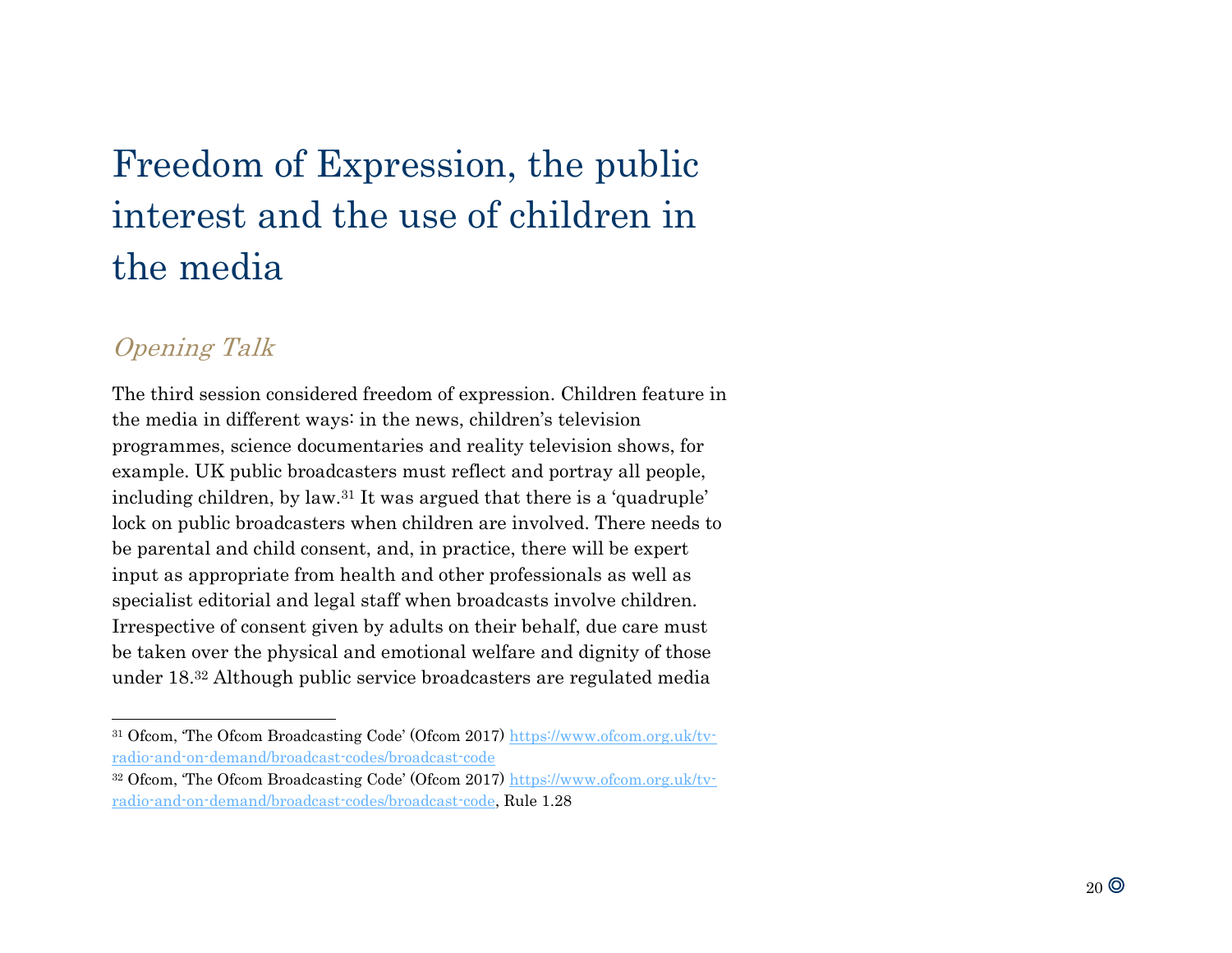(and all Ofcom licensed services are regulated by Ofcom), not all media has such thresholds to face. BuzzFeed and YouTube are examples of new media which is subject to less regulation, meaning uploaded content is largely unmonitored and not subject to prior vetting. This creates a larger risk that a child's right to privacy can be breached. Nonetheless, questions remain whether these media appearances are inherently bad. Children also have their own Article 10 rights,<sup>33</sup> as well as their privacy rights. It can consequently be considered whether appearing in the media may actually be in the children's best interests. The speaker leading the session argued that some criticism of broadcast media appeared to make a presumption of harm, and questioned if this was correct.<sup>34</sup>

#### Discussion

l

The discussion began by examining the consent procedure for children's participation in 'The Secret Life' series. It was described as 'ongoing consent', meaning there are many tiers to the process before the child can be involved in the programme. The way in which programme makers educate contributors with regard to social media

"Ethics drives visual research with children and young people"

- Workshop Contributor

<sup>33</sup> European Convention on Human Rights 1950, Article 10

<sup>34</sup> Marion Oswald, Helen James, Emma Nottingham, 'The not-so-secret life of fiveyear-olds: legal and ethical issues relating to disclosure of information and the depiction of children on broadcast and social media' (2016) 8(2) Journal of Media Law 198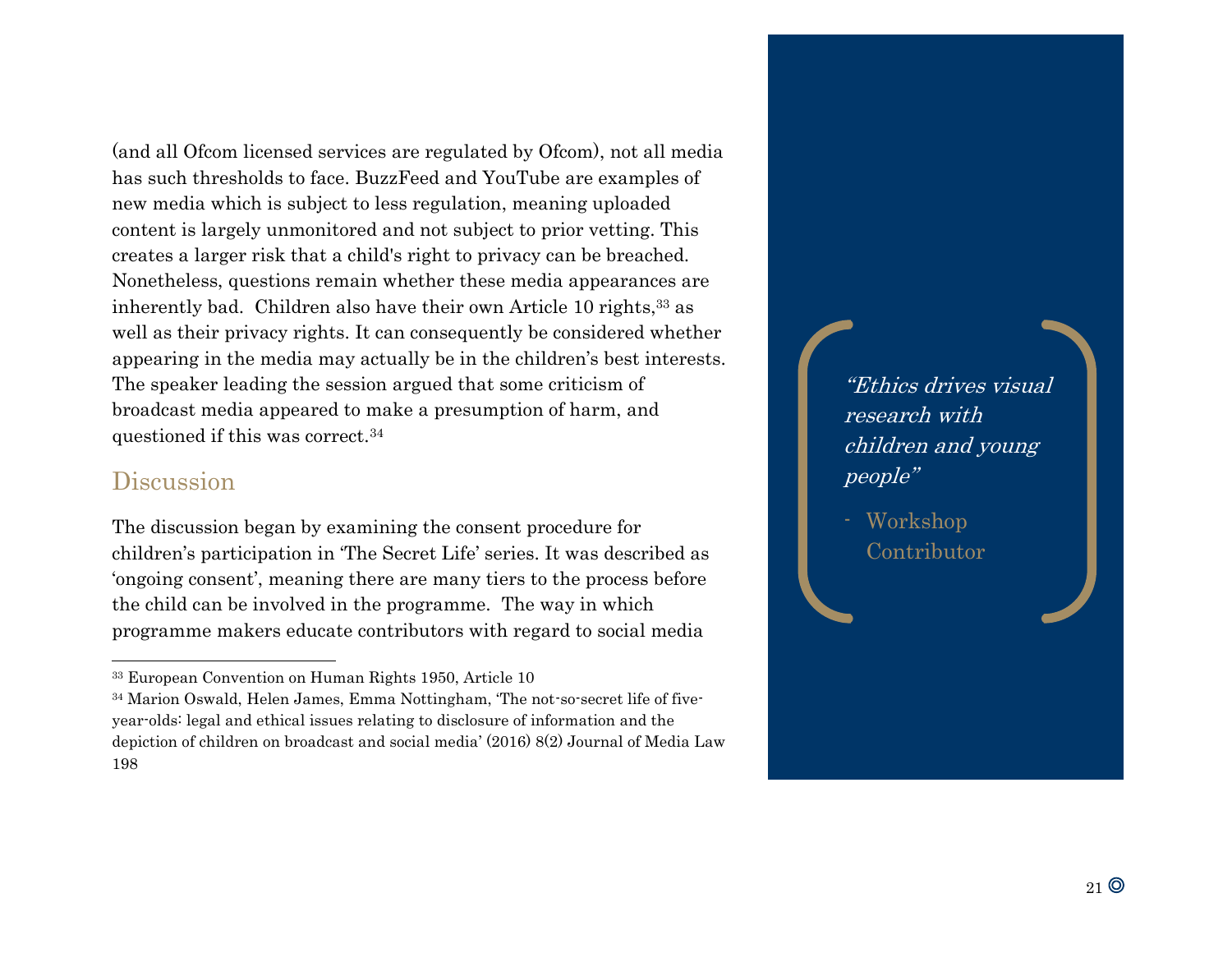was explained; this also forms a key part of the existing consent process, a process that involves input from an independent child psychologist. There was discussion around the programme itself; it was asserted that the programme was not science, as such. However, it was also pointed out that the programme used scientists, involved tests on, and exercises with, children and was marketed as 'science entertainment'. It was noted that, in some cases, the involvement of these experts in these exercises had not been subject to their primary employer's ethical approval process, although it was questioned whether such ethical processes were relevant as it was argued that no experimentation was involved, rather illustrations.

It was stated that there had been no reports of negative impacts on the children involved; rather, some parents had reported positive impacts. These included the children making new friends and being more outgoing. A letter from the parents of a child who had received negative attention on Twitter was read out, outlining what an instructive and helpful experience taking part in the programme had been for him.

However, it was questioned whether such experiences were unique to the show and could not be experienced in any other setting, such as standard playgroups which do not expose children to the public eye. The issue was raised that, from a social science perspective, ethics should drive visual research. It was argued that, in research situations, researchers have considerable power; broadcasters have similar power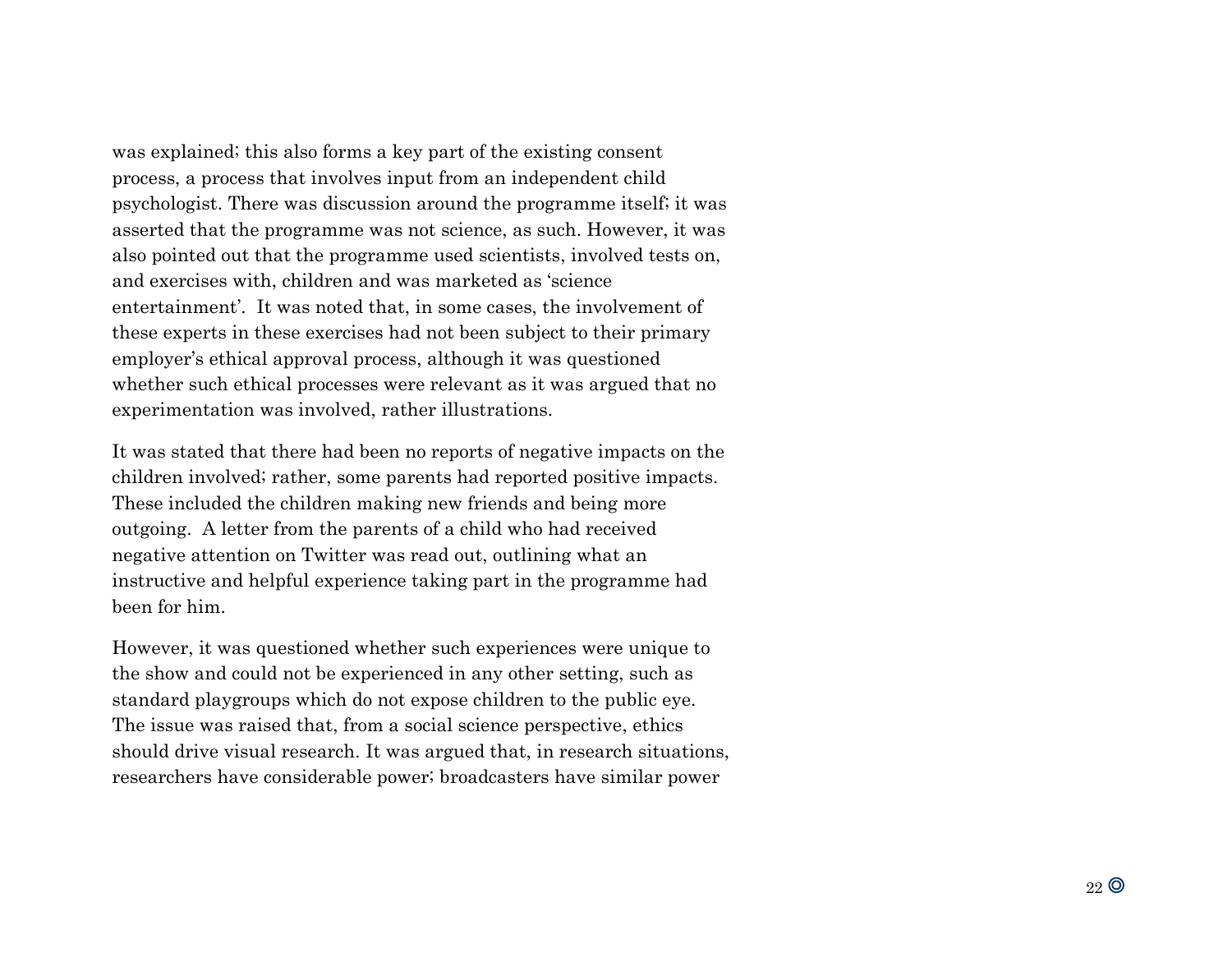when it comes to science entertainment programmes. Parents (and potentially children) may be flattered to be involved in the programmes, but this could lead to children being disempowered. It was argued that consideration needs to be given to how the information and images will be interpreted by others and how this could affect the child. It was pointed out that, as part of the process when deciding upon the appropriateness of any potential programme participant for a particular project, bespoke systems are put in place to enable the thorough and careful assessment of the potential impact on them, especially if they are a child or vulnerable.

It was argued by some that criticism of children's media exposure is always looked at from a 'presumption of harm' perspective. Other participants defended this perspective on the basis that a cautious approach needs to be taken where there is any possibility of harm to children.<sup>35</sup> It was suggested by a participant that if a parent read a negative tweet about their parenting, it may affect their relationship with their child. Despite these possible detrimental effects, it was submitted that being invasive is part of the point of documentary style television shows. The invasiveness in showing the honest representation of young people, however, may be what actually causes the harm. Reference was made to Sarah Thane's report in which she noted: 'Hard evidence on harm is problematic to source in this field –

l

#### Recommendation:

More research into the impact of broadcast media exposure of young children is needed

#### Recommendation:

More discussion is needed around the digital social norm that accepts the objectification of young children

<sup>35</sup> BBC News 'Dr Money and the boy with no penis' (BBC Science and Nature: TV and Radio Follow-Up, 17 September 2014)

[http://www.bbc.co.uk/sn/tvradio/programmes/horizon/dr\\_money\\_prog\\_summary.shtml](http://www.bbc.co.uk/sn/tvradio/programmes/horizon/dr_money_prog_summary.shtml)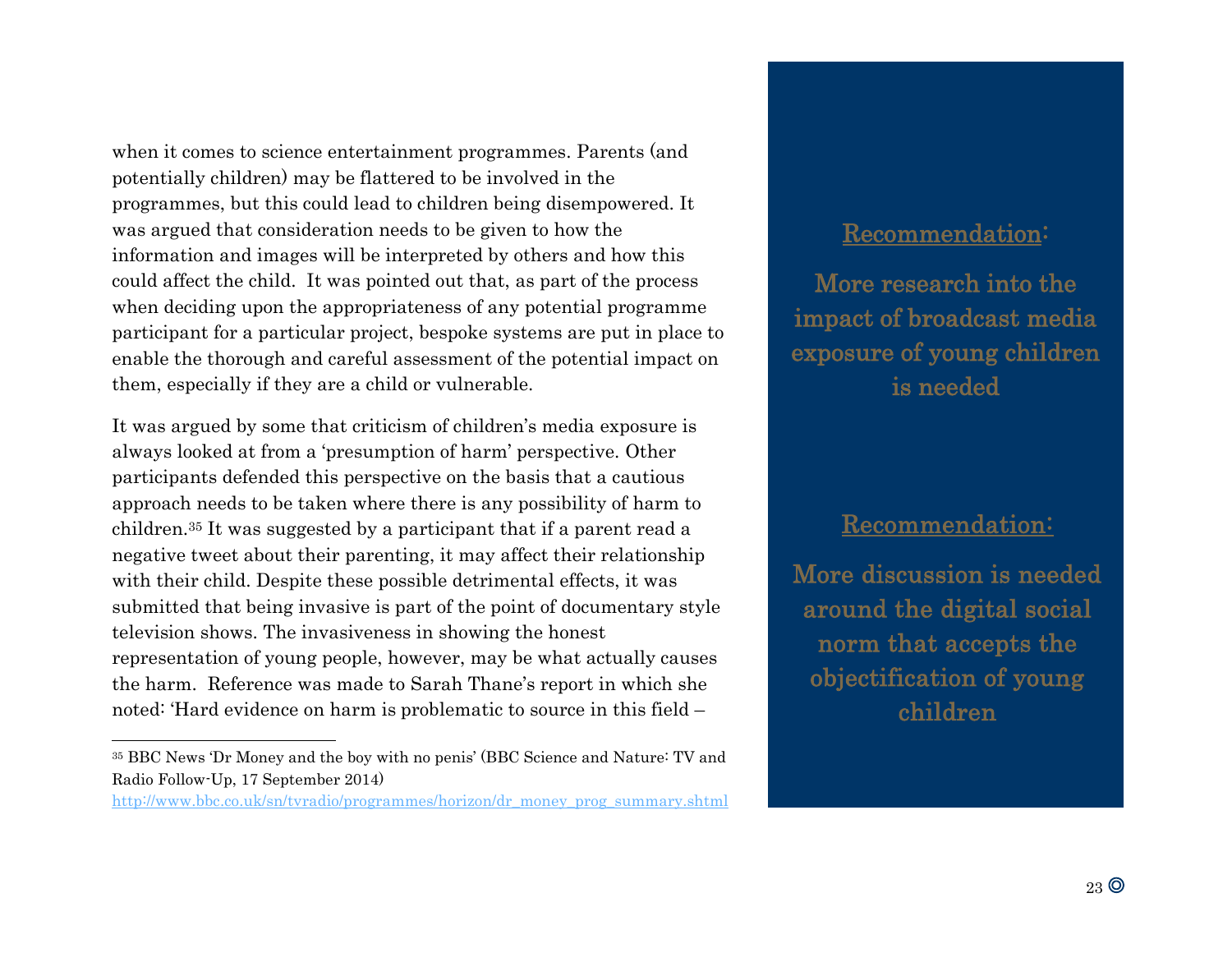though anecdotal evidence is plentiful. It is important to distinguish between distaste for certain types of production and expert assessment that children – or certain children – may be adversely affected in the short, medium or longer-term'. She continued: 'There are also concerns about putting children in "unnatural" situations which expose them to aggressive behaviour/bullying, offensive language, excessive pressure … or make capital out of their vulnerability. However, simply because these concerns and risks exist, should we assume these experiences are necessarily harmful? There is a considerable body of expert opinion that taking risks and responding to them is an important part of a child's development and can build resistance.' 36

There was much discussion around Twitter and comments made by the general public about children who feature either in television programmes or on social media. There was a debate around the advantages and disadvantages of including a hashtag in television shows for people to live tweet collectively. Those who support the use of a hashtag explained it would make it easier to monitor any comments and review them in one place. Those opposing felt it could be a double edged sword. It would simultaneously make it easier for participants in the future to find the tweets about themselves which, where negative, could be harmful. The introduction of general principles was discussed (which are expanded upon in the recommendations) and questions were raised, asking at what point do we become responsible for the

l

## Recommendation:

There is a need for consistency in terms of compliance and regulation between regulated broadcasters and nonmainstream digital media/social media

<sup>36</sup> 'Exploratory review of the system of regulating child performances' Report by Sarah Thane, CBE (March 2010)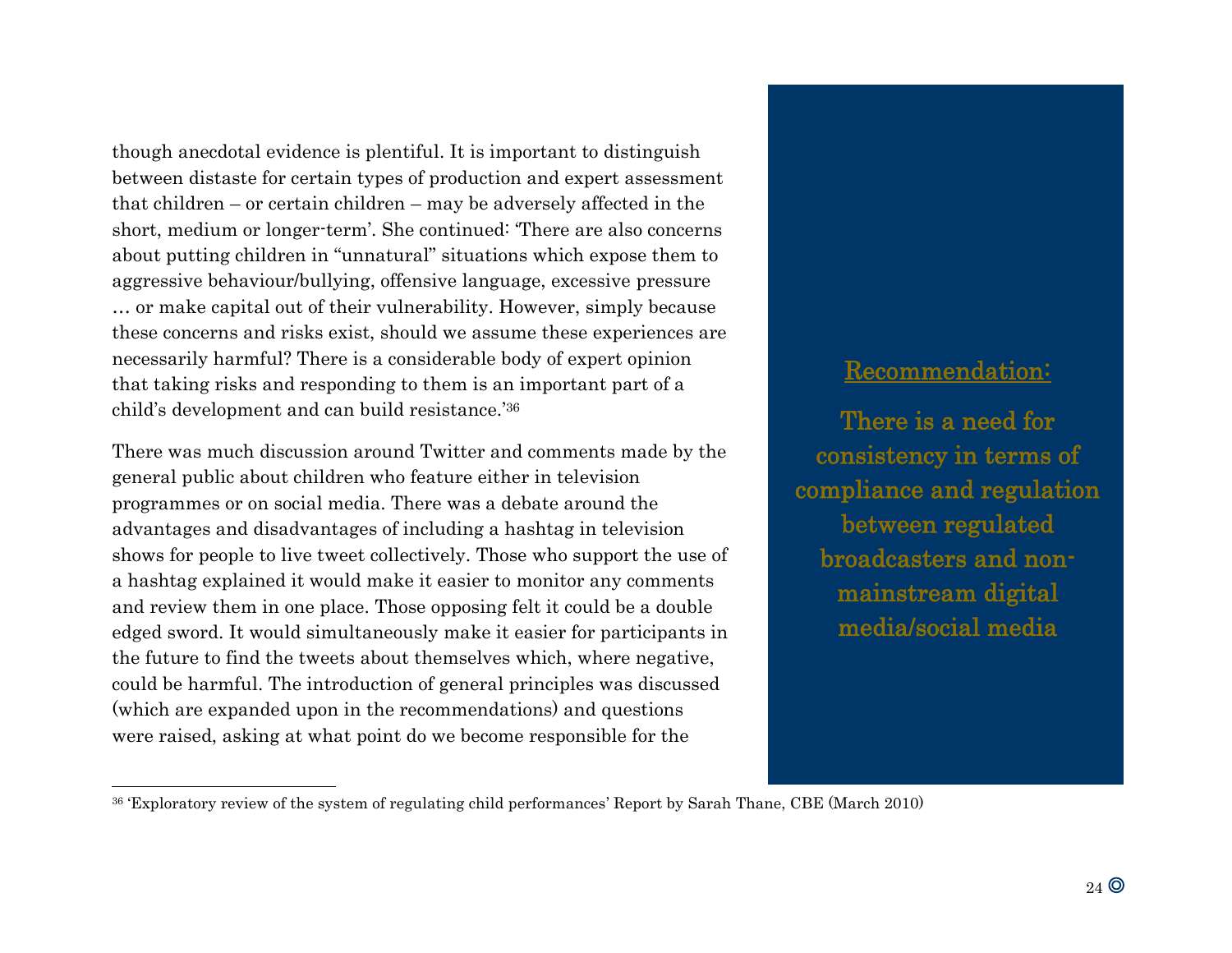actions of others? The causal link was queried and it was asked where self-regulation fits in.

It was mentioned how, with the rise of social media, there is a lot of unvetted information being released about children. Whilst their involvement in television is regulated with guidelines to follow, nonmainstream digital media such as social networks do not face such hurdles (although are subject to national and international laws), despite sharing a lot of information about children. The rise of 'YouTube families' was discussed in relation to this as many parents on YouTube are 'vlogging' their children and documenting every day of their lives. Since "the children of YouTube are not currently subject to any psychological guidelines or legal protection", young people may grow up in a world which already knows a lot about them that they have not chosen to share, which could be hugely harmful.<sup>37</sup> One participant at the workshop raised an instance where the child (aged 9) personally asked her father not to upload a clip of her to his YouTube channel (later viewed by 4,071,596 people).<sup>38</sup> Some participants felt it was wrong that this footage was able to have been published with the child clearly not consenting. The ability for parents to upload any footage of their children without complying with any guidelines has already had negative consequences. The rise in popularity of these

l

"It is important to distinguish between distaste for certain types of production and expert assessment that children – or certain children – may be adversely affected in the short, medium or longer-term"

- Sarah Thane (2010)

<sup>&</sup>lt;sup>37</sup> Amelia Tait 'Is it safe to turn your children into YouTube stars?' The Guardian (16 September 2016) [https://www.theguardian.com/technology/2015/sep/16/youtube-stars](https://www.theguardian.com/technology/2015/sep/16/youtube-stars-vlogging-child-safety-sacconejolys-katie-and-baby)[vlogging-child-safety-sacconejolys-katie-and-baby](https://www.theguardian.com/technology/2015/sep/16/youtube-stars-vlogging-child-safety-sacconejolys-katie-and-baby)

<sup>38</sup> Shaytards, 'DAD! CUT THAT PART OUT!' (YouTube, 3 April 2014)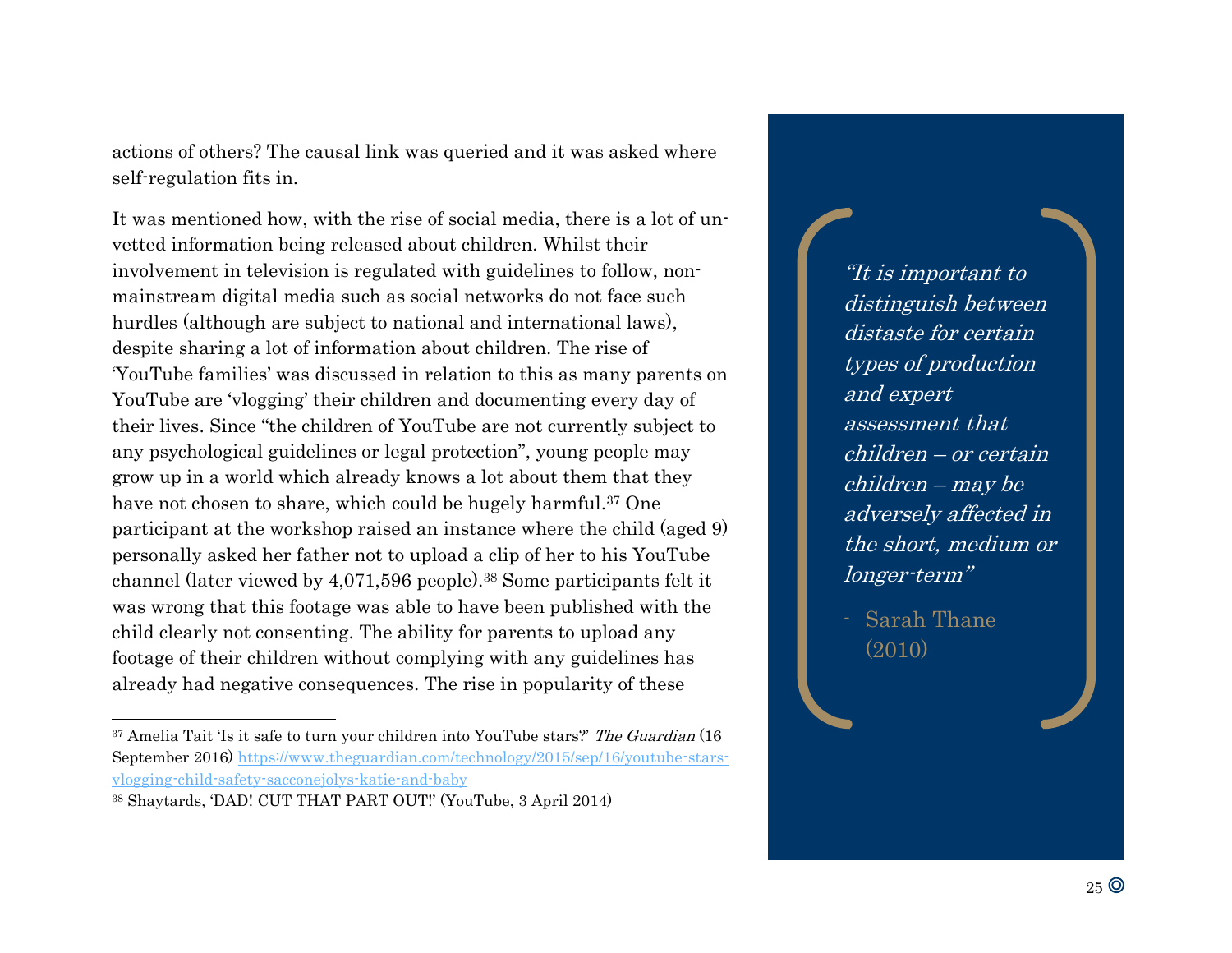families is very recent, however, so it remains to be seen what the longterm effect on these children will be.<sup>39</sup>

Despite the discussion of these issues, it was argued that Twitter and other social media platforms should not stop responsible programmes being made. But there was some support for the view that there needs to be additional controls on the posting of negative or harmful comments about young children on public social media accounts. This is expanded upon in the recommendations, as was the need for consistency in relation to compliance between regulated and nonmainstream digital media.

"We have, as visual sociologists, a broader ethical obligation to consider how the outputs of our research may become part of the wider visual culture. This includes how images, taken out of context, may contribute to, and become part of, a negative culture."

- Janet Fink & Helen Lomax, 'Sharing Images, Spoiling Meanings? Class, Gender and Ethics in Visual Research with Girls' (2016)

l <sup>39</sup> Andrew Griffin, , 'YouTube star Daddyofive loses custody of two children featured in 'prank' video, mother says' The Independent (2 May 2017)

[http://www.independent.co.uk/life-style/gadgets-and-tech/news/youtube-daddyofive](http://www.independent.co.uk/life-style/gadgets-and-tech/news/youtube-daddyofive-cody-videos-watch-children-custody-latest-prank-parents-a7713376.html#gallery)[cody-videos-watch-children-custody-latest-prank-parents-a7713376.html#gallery](http://www.independent.co.uk/life-style/gadgets-and-tech/news/youtube-daddyofive-cody-videos-watch-children-custody-latest-prank-parents-a7713376.html#gallery)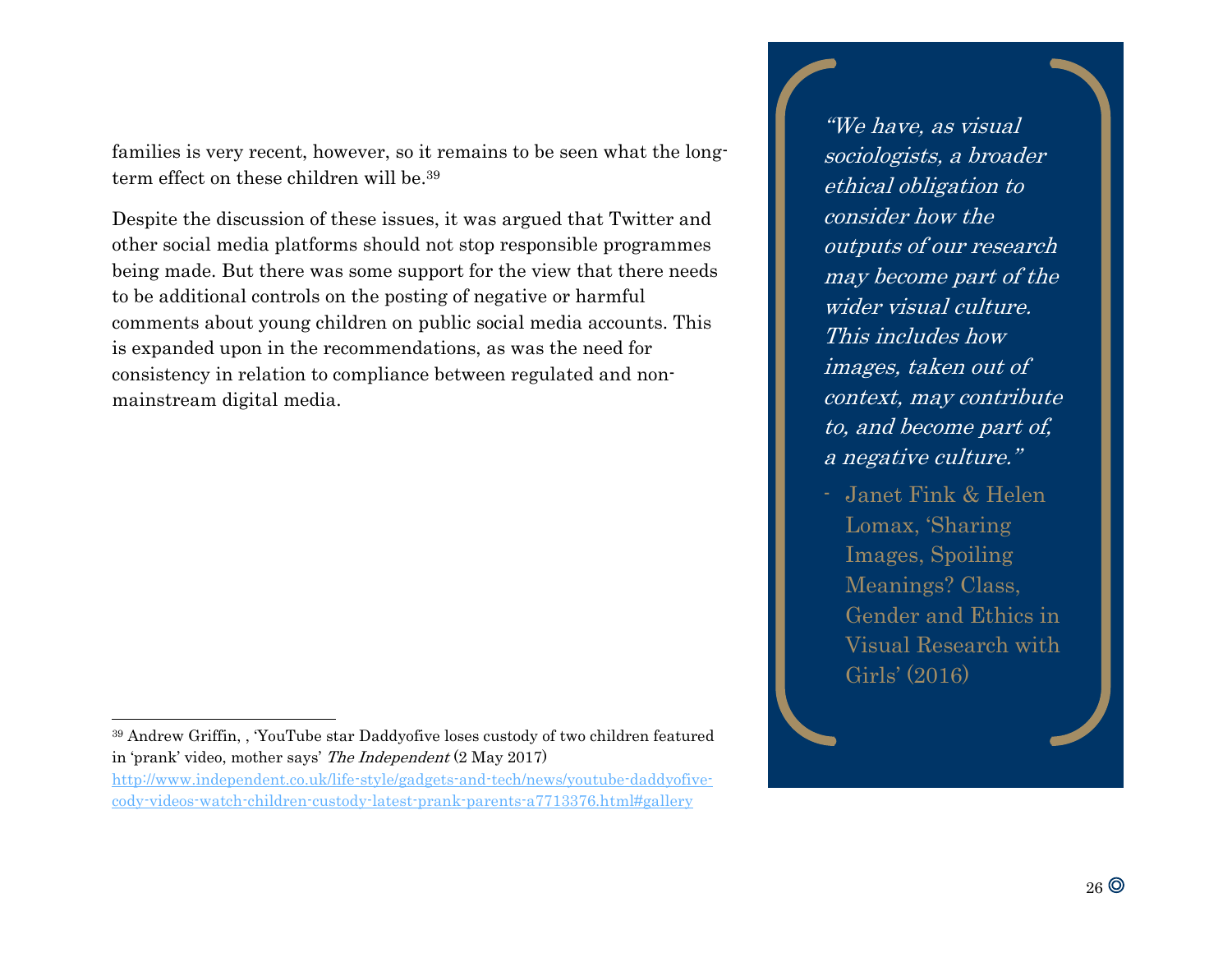# Recommendations Arising from the Workshop

The Recommendations are those of the report authors and do not necessarily reflect the views of the workshop participants:

- 1. Young children should have a privacy right independent from their parents' privacy expectations. Such a right could be trumped by other rights or interests, for instance public interest exceptions relating to news and current affairs reporting, journalism and the arts, and the parents' right to freedom of expression. There should however be a clearer requirement and process for the child's interests (which would include the likelihood of immediate or longer term harm, the child's welfare and whether the publication is beneficial or neutral for the child) to be considered alongside the potential benefits of the publication.
- 2. More open discussion is needed around the digital social norm that accepts the objectification of young children, the posting of negative comments and images where it might reasonably be expected that the child would not agree, yet requires a best interests test to be applied in offline settings such as health and education. The rights and protections afforded to a young child in relation to digital or broadcast media should not be subject to adult standards of proof i.e. they shouldn't have to show 'defamation' or an offensive communication or evidence of direct threat. We should consider how we want our young children to be treated in the offline world and hold the digital world to the same standards.
- 3. The media should continue to reflect the lives of children and it is in no-one's interests to have a media where children simply do not appear for fear of the risk of potential harm. Programmes made by highly regulated broadcasters, ensuring wellbeing of children is of paramount importance, can help to set the high ethical watermark in this area for other forms of media to follow. We should continue to monitor the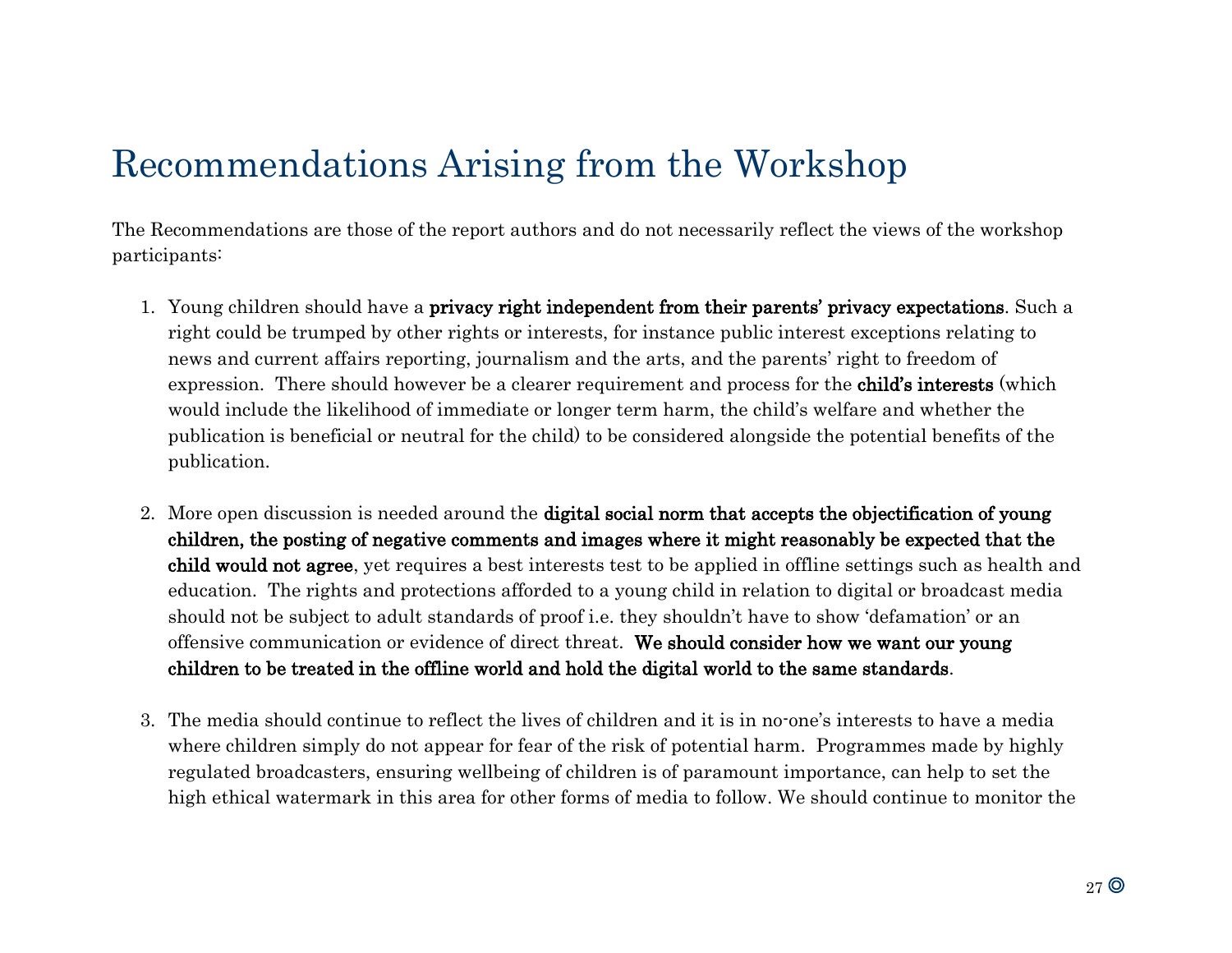inclusion of young children in 'Science Entertainment' broadcasts, however, and the parallel impact of social media. Those involved in some of the first of these fly-on–the wall documentaries, such as Supernanny, which first aired in July 2004 are only now reaching an age at which they will be able to discuss their experiences in a reflective and meaningful way. To date it has been difficult to discuss the experiences directly with these young participants. More research into the impact of broadcast media exposure of young children is needed to understand what effect it has on them, both positive and negative. Once these effects are more fully understood, actions can be taken to reduce any potential harm. Concerns regarding the power-balance between participants and the broadcasters also need to continue to be addressed.

- 4. There is a need for more consistency in terms of compliance and regulation between regulated broadcasters and non-mainstream digital media/social media. This could enhance protection to children in 'YouTube families' and other instances where there are no or limited checks on what is being put into the public domain. The introduction of a Children's Digital Ombudsman could provide a way for children's interests to be better represented in relation to all forms of digital publications.
- 5. It is no longer satisfactory that online intermediaries continue to benefit from unqualified 'mere conduit' and 'hosting' protections in EU and UK law<sup>40</sup> when it comes to activities on those platforms that may be harmful to young children's privacy and best interests. **'Controller hosts' (such as Facebook, YouTube and**

<sup>40</sup> Directive 2000/31/EC Arts 12-15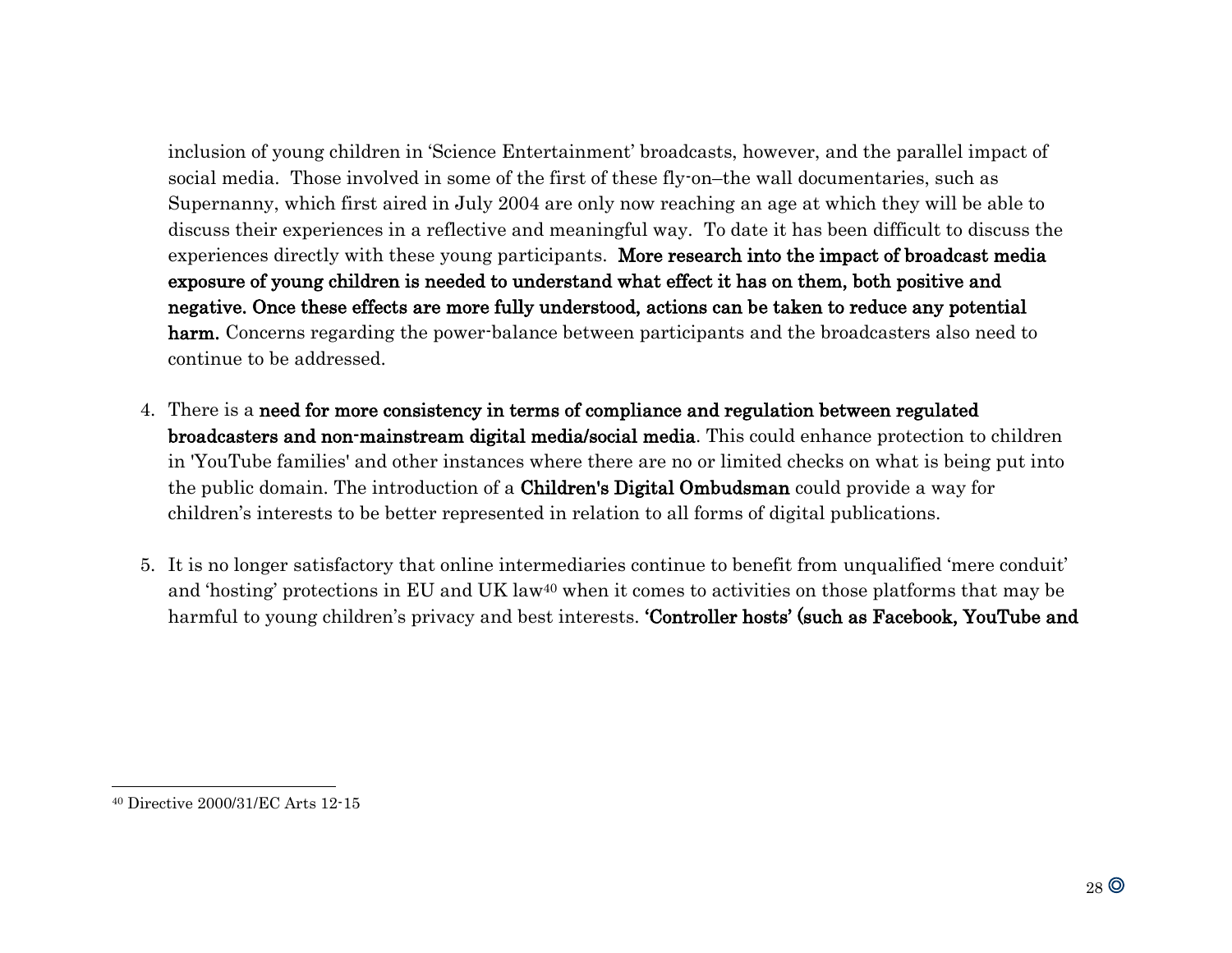#### Twitter) and 'independent intermediaries'41 (such as Google) should have a duty of care to consider young children's privacy and best interests in their operations.

- 6. As part of the above-mentioned duty of care, the settings on social media services (e.g. Facebook and Twitter) should be privacy respecting as default when images or information about young children are concerned. Potentially, it should be possible to require that warnings be shown where social media systems detect that a person intends to post images of young children without these privacy settings enabled. This suggestion may not be met with hearty enthusiasm by social media companies, however, given that such a requirement may compete negatively with business interests; 'YouTube' Families provides us with an example of a situation where such conflict might exist. The duty of care, however, should increase in line with the extent to which the social media service promotes, controls and profits from the publication of images of young children.
- 7. There should be a limitation on the extent to which information and images relating to a young child can be copied, re-contextualised and re-shown in a different context to the original post or publication. This includes copying or sharing posts and images from social media or clips of televised programmes being shared on the internet, subsequent to its broadcast. There are new developments, such as **image**matching, tracking and content moderation technologies, which could be beneficial to protect a young child's privacy and could be deployed by online services to prevent the re-contextualising of images and information (as has already been done in relation to sexual abuse images and terrorist related content).

<sup>&</sup>lt;sup>41</sup> Defined by David Erdos in Erdos, David, 'Delimiting the Ambit of Responsibility of Intermediary Publishers for Third Party Rights in European Data Protection: Towards a Synthetic Interpretation of the EU acquis' (June 27, 2017). Available at SSRN: <https://ssrn.com/abstract=2993154>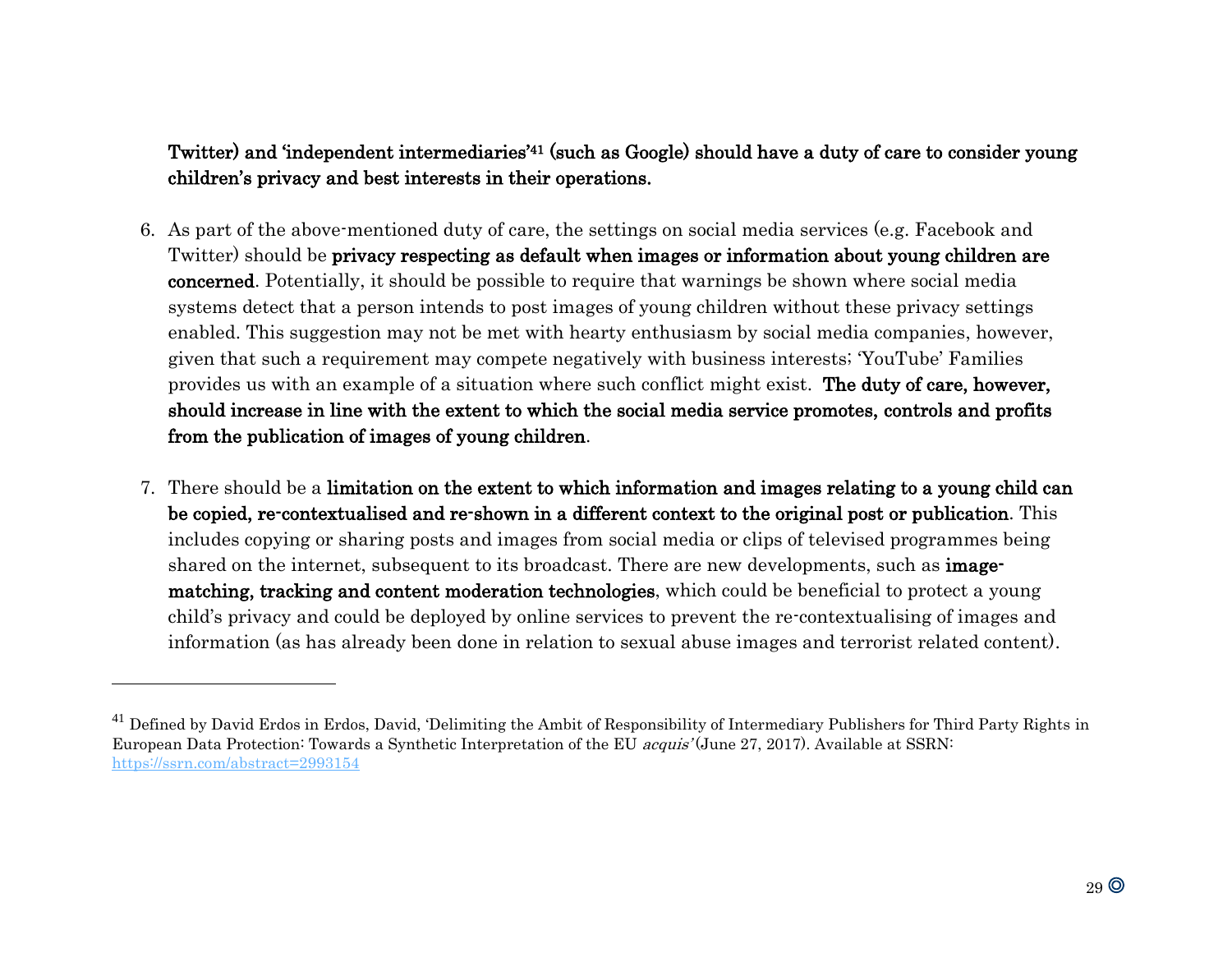Further research should be done to consider the potential of these technologies, and how they could assist an older child to identify and control images and data which had been posted about them in the past.<sup>42</sup>

8. There should be more education for both children and parents about the impact of 'sharenting' and the level of personal information they are potentially exposing by doing this. Clarity is required as to which body should have overall responsibility for such educational programmes.

<sup>42</sup> See for instance Zampoglou, Markos, Symeon Papadopoulos, and Yiannis Kompatsiaris. "Detecting image splicing in the wild (web)." Multimedia & Expo Workshops (ICMEW), 2015 IEEE International Conference on. IEEE, 2015; Saez-Trumper, Diego. "Fake tweet buster: a webtool to identify users promoting fake news on twitter." Proceedings of the 25th ACM conference on Hypertext and social media. ACM, 2014.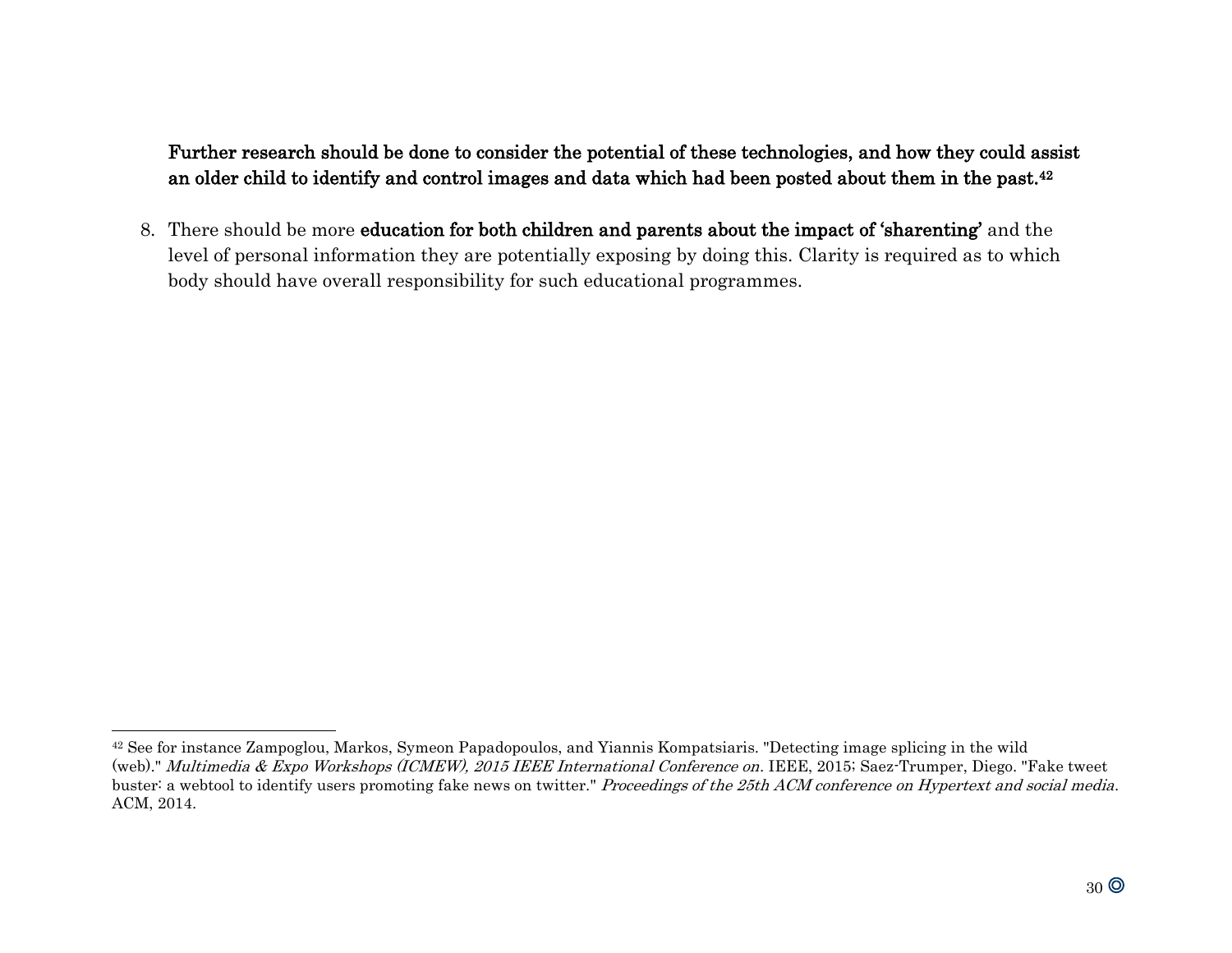# Workshop Participants

Professor Eric Barendt, University College London Reuben Binns, University of Oxford Nicola Cain, Legal Director (Media & Information Rights) RPC Laura Caulton, University of East Anglia Catherine Easton, Lancaster University and BILETA Chair David Erdos, University of Cambridge Professor Janet Fink, University of Huddersfield Faith Gordon, University of Westminster Holly Hancock, University of East Anglia Rachael Hendry, Student Research Assistant, University of Winchester Heather Jackson, Compliance Lawyer, Channel 4 Cliff Manning, Children and Young People Digital Engagement Manager, Children's Commissioner's Office